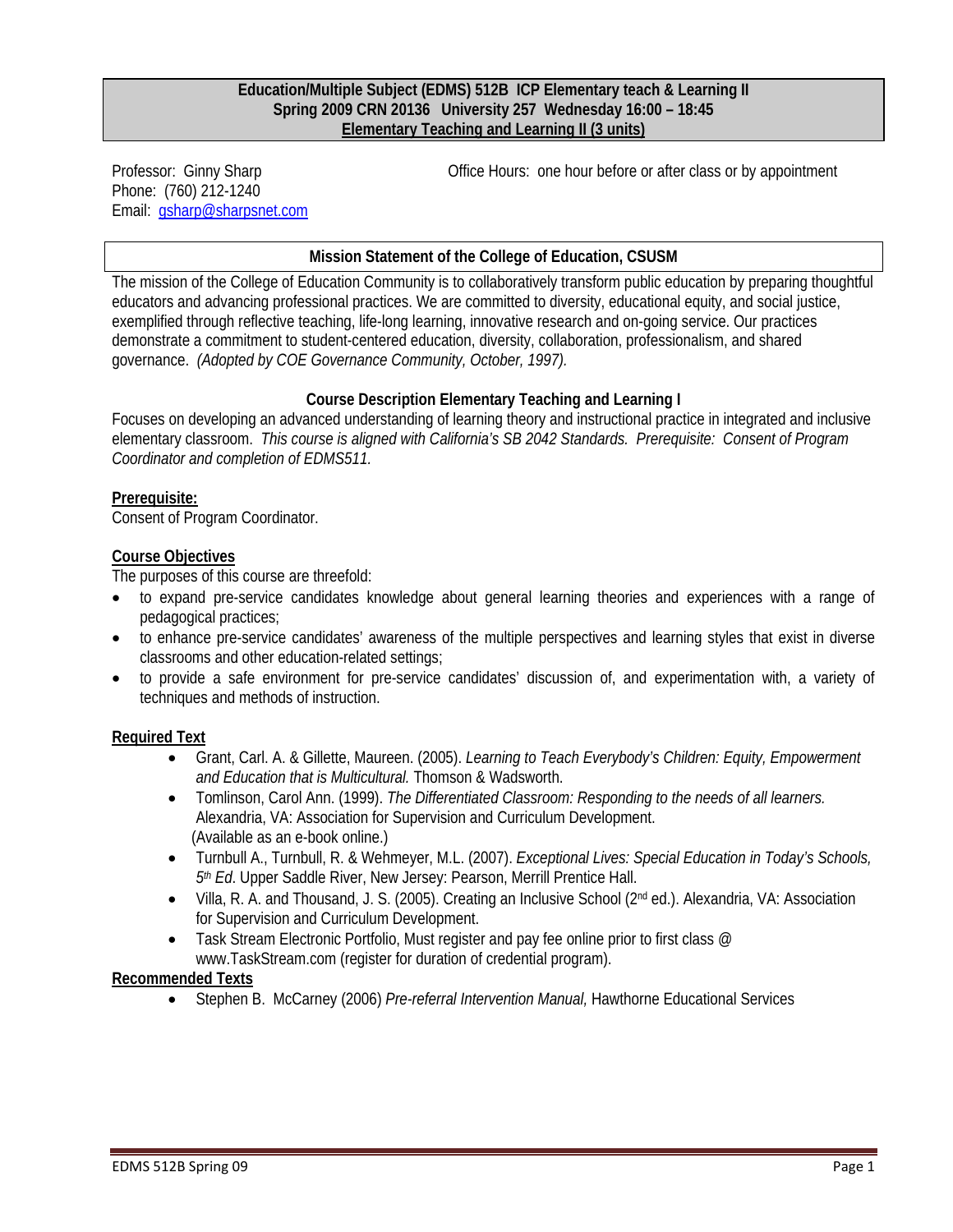# **Authorization to Teach English Learners**

This credential program has been specifically designed to prepare teachers for the diversity of languages often encountered in California public school classrooms. The authorization to teach English learners is met through the infusion of content and experiences within the credential program, as well as additional coursework. Students successfully completing this program receive a credential with authorization to teach English learners. *(Approved by CCTC in SB 2042 Program Standards, August 02)* 

# **STUDENT LEARNING OUTCOMES**

 instructional strategies with emphasis on assessment for prior knowledge, formative, and summative. They will become They will develop a Unit Plan to be used in their future course work that includes content standards, student activities, and familiar with the IEP process and the role of the classroom teacher. They will understand special education handicapping conditions and presentations will allow them to complete a Disability Matrix. They will continue to increase their observation skills by completing a focused observation of a student with specific diverse needs. Preparation for job application will allow the students to prepare a resume, letter of introduction, and current philosophy of education.

#### **Teacher Performance Expectation (TPE) Competencies**

The course objectives, assignments, and assessments have been aligned with the CTC standards for Multiple Subject Credential. This course is designed to help teachers seeking a California teaching credential to develop the skills, knowledge, and attitudes necessary to assist schools and district in implementing effective programs for all students. The successful candidate will be able to merge theory and practice in order to realize a comprehensive and extensive educational program for all students. You will be required to formally address the following TPEs in this course: completion of 6d and 14 submitted on Taskstream.

# **California Teacher Performance Assessment (CalTPA)**

Beginning July 1, 2008 all California credential candidates must successfully complete a state-approved system of teacher performance assessment (TPA), to be embedded in the credential program of preparation. At CSUSM this assessment system is called the CalTPA or the TPA for short.

To assist your successful completion of the TPA a series of informational seminars are offered over the course of the program. TPA related questions and logistical concerns are to be addressed during the seminars. Your attendance to TPA seminars will greatly contribute to your success on the assessment.

website provided at the website provided: http://www.csusm.edu/coe/CalTPA/ProgramMaterialsTPA.html Additionally, COE classes use common pedagogical language, lesson plans (lesson designs), and unit plans (unit designs) in order to support and ensure your success on the TPA and more importantly in your credential program. The CalTPA Candidate Handbook, TPA seminar schedule, and other TPA support materials can be found on the COE

#### **College of Education Attendance Policy**

Due to the dynamic and interactive nature of courses in the College of Education, all students are expected to attend all classes and participate actively. At a minimum, students must attend more than 80% of class time, or s/he may not receive a passing grade for the course at the discretion of the instructor. Individual instructors may adopt more stringent attendance requirements. If a student misses two class sessions you may not be able to receive a grade higher than a "C" or if they are late or leave early for more than three sessions, the highest possible grade earned will be a "C". Any combination of the two students will not receive a grade higher than a C. **If you miss class where group work is being conducted you will have 5 points deducted from your grade on that project.** 

 *the COE Governance Community, December, 1997).* Should the student have extenuating circumstances, s/he should contact the instructor as soon as possible. *(Adopted by* 

#### **Students with Disabilities Requiring Reasonable Accommodations**

Students with disabilities who require reasonable accommodations must be approved for services by providing appropriate and recent documentation to the Office of Disable Student Services (DSS). This office is located in Craven Hall 5205, and can be contacted by phone at (760) 750-4905, or TTY (760) 750-4909. Students authorized by DSS to receive reasonable accommodations should meet with their instructor during office hours or, in order to ensure confidentiality, in a more private setting.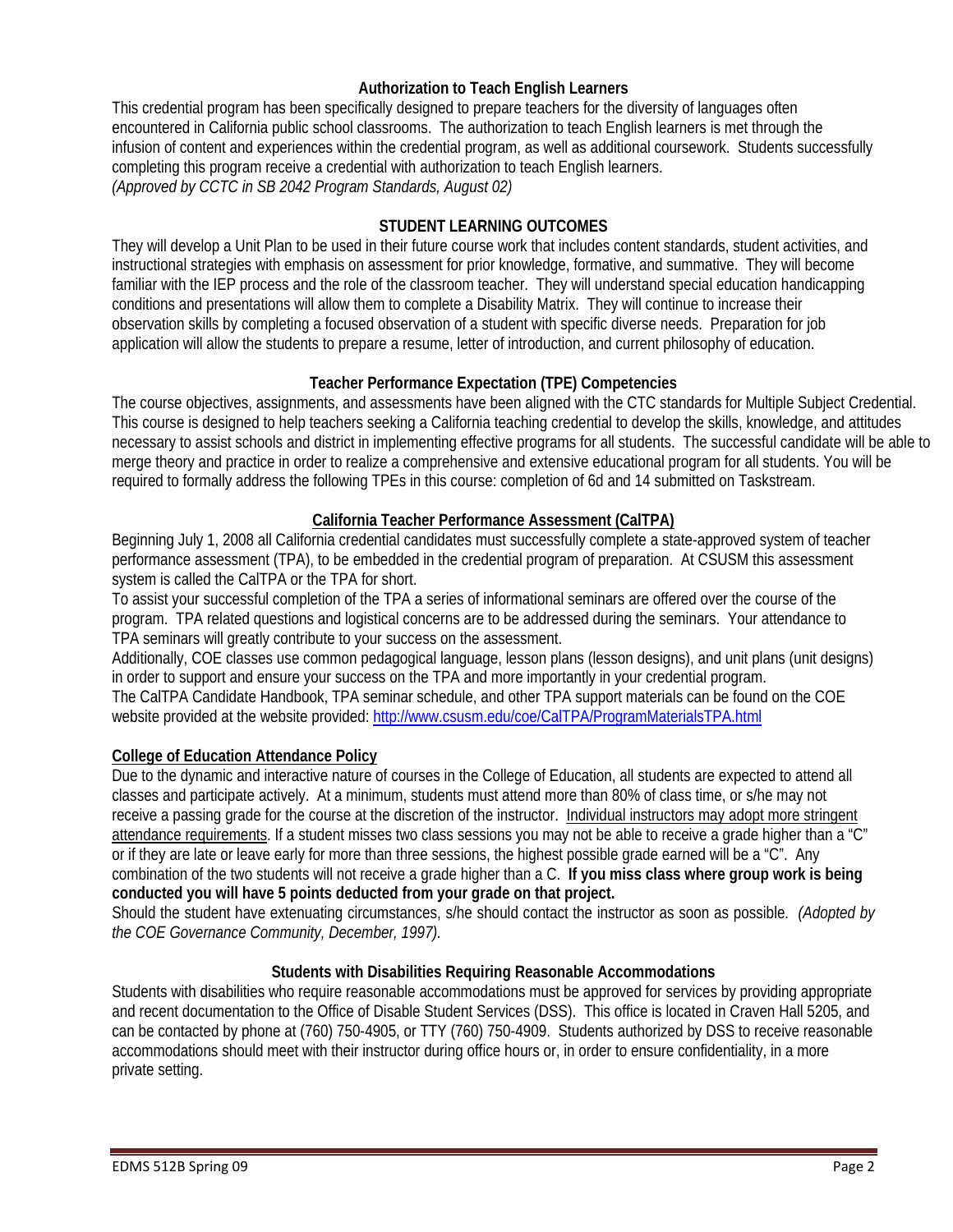# **Grading Standards**

 All students will come prepared to class; readings and homework assignments are listed on the dates on which they are due.

All required work is expected to be on time. One grade level will be deducted for each class meeting for which it is late (e.g., an "A" assignment that is submitted one class session late will be marked down to a "B" each week after that will drop one grade level).

 due. Exceptions will be handled on a case-by-case basis, as determined by the instructor. **All work can be re-submitted**  20 POINT PAPER **20-18 A, 17-14 B, 13-10 C, 9-6 D, and 5-4 F.** 10 POINT PAPER **10-9 A, 8-7 B, 6-5 C, 4-3 D, 2-1 F.**  Unless prior instructor approval is secured, assignments will not be accepted three class sessions after which they are **for a higher grade with 5 points deducted: 20 point paper deducted to 15, 10 point paper deducted to 5.** 

Psychological Association (APA) Manual, 5<sup>th</sup> edition for citation guidance. There is a requirement of at least 2500 written All students will use Times Roman 12 fonts and double spaced on all written work. It is expected that students will proofread and edit their assignments prior to submission. Students will ensure that the text is error-free (grammar, spelling), and ideas are logically and concisely presented. The assignment's grade will be negatively affected as a result of this oversight. Each written assignment will be graded approximately 80% on content and context (detail, logic, synthesis of information, depth of analysis, etc.), and 20% on mechanics (grammar, syntax, spelling, format, uniformity of citation, etc.). All citations, where appropriate, will use American Psychological Association (APA) format. Consult American words for completion of the written assignments.

 Grading will also include a component of "professional demeanor." Students will conduct themselves in ways that are generally expected of those who are entering the education profession. This includes but is not limited to:

- On-time arrival to all class sessions;
- Advance preparation of readings and timely submission of assignments;
- Respectful participation in all settings (e.g., whole group, small group, in/outside of class);
- Carefully considered, culturally aware approaches to solution-finding.

#### **Course Assignments**

| Unit Plan                                                                  | 20 points  |
|----------------------------------------------------------------------------|------------|
| IEP paper                                                                  | 20 points  |
| Philosophy/letter of introduction/resume                                   | 20 points  |
| Observation for differentiation                                            | 10 points  |
| <b>TaskStream Submissions</b>                                              | 10 points  |
| Disability matrix                                                          | 10 points  |
| <b>Chapter Lesson Plan Presentation</b>                                    | 10 points  |
| Total                                                                      | 100 points |
| Note assignments are due whether or not you are present in class that day. |            |

 **Grading Scale** 

| $A = 93-100$ | $B+=86-89$    | $C_{\pm} = 77 - 79$ |           |                    |
|--------------|---------------|---------------------|-----------|--------------------|
| $A = 90-92$  | B=83-86       | $C = 73-76$         | $D=60-69$ | $F = 59$ or lower. |
|              | $B = 80 - 82$ | $C - 70 - 72$       |           |                    |

**If you do not earn a C+ or higher in this course - you must repeat the course to earn your credential. While this syllabus is carefully planned, it may be modified at any time in response to the needs and interests of the class.** 

# **All-University Writing Requirement:**

 words. This will be met through written reactions and reflections related to assigned readings/assignments. In keeping with the All-University Writing Requirement, all 3 unit courses must have a writing component of at least 2,500

# **CSUSM Academic Honesty Policy**

"Students will be expected to adhere to standards of academic honesty and integrity, as outlined in the Student Academic Honesty Policy. All written work and oral presentation assignments must be original work. All ideas/materials that are borrowed from other sources must have appropriate references to the original sources. Any quoted material should give credit to the source and be punctuated with quotation marks.

Students are responsible for honest completion of their work including examinations. There will be no tolerance for infractions. If you believe there has been an infraction by someone in the class, please bring it to the instructor's attention. The instructor reserves the right to discipline any student for academic dishonesty in accordance with the general rules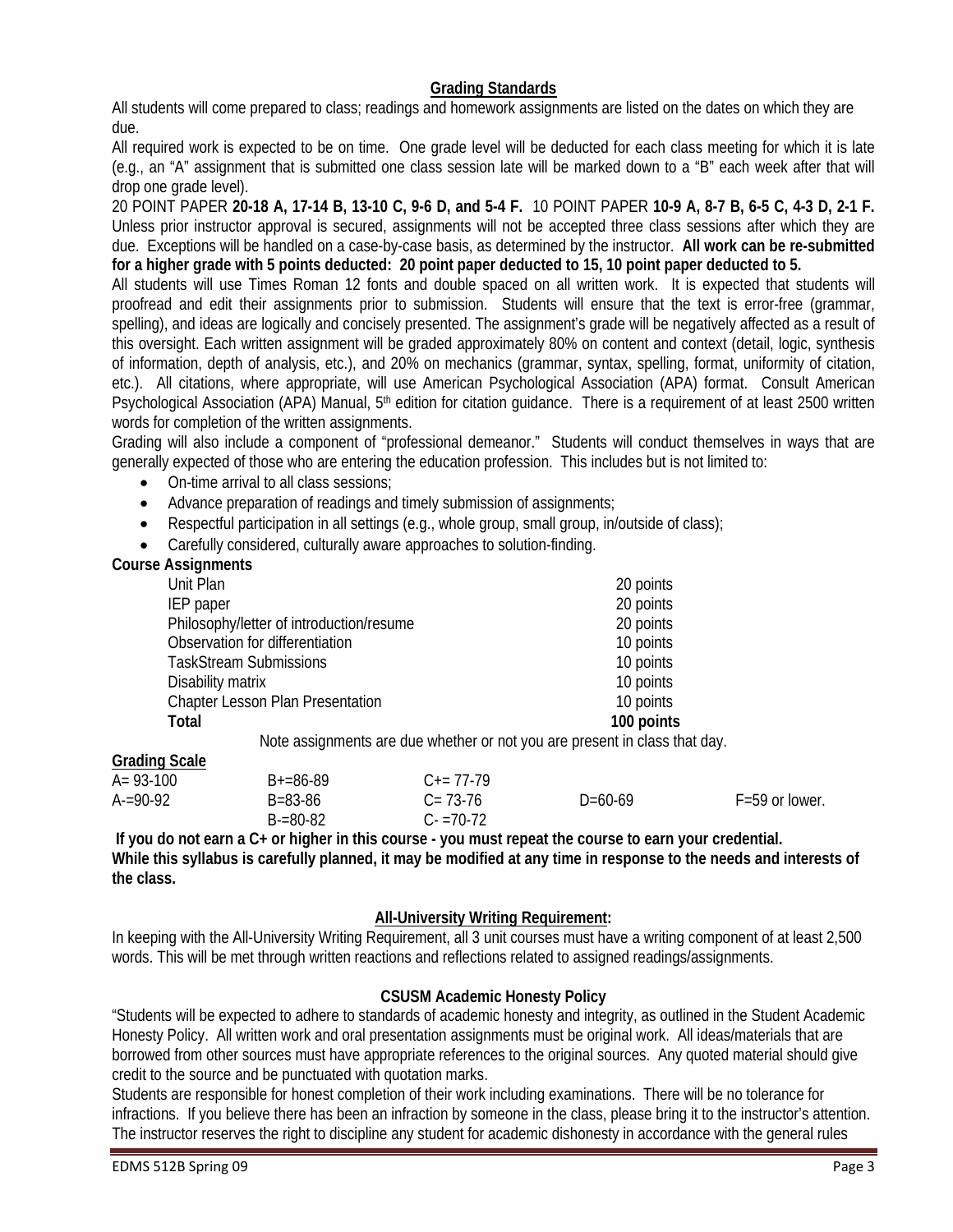and regulations of the university. Disciplinary action may include the lowering of grades and/or the assignment of a failing grade for an exam, assignment, or the class as a whole."

Incidents of Academic Dishonesty will be reported to the Dean of Students. Sanctions at the University level may include suspension or expulsion from the University.

#### **Plagiarism**

As an educator, it is expected that each student will do his/her own work, and contribute equally to group projects and processes. Plagiarism or cheating is unacceptable under any circumstances. If you are in doubt about whether your work is paraphrased or plagiarized see the Plagiarism Prevention for Students website

http://library.csusm.edu/plagiarism/index.html. If there are questions about academic honesty, please consult the University catalog

#### **Use of Technology:**

 Students are expected to demonstrate competency in the use of various forms of technology (i.e. word processing, electronic mail, WebCT6, use of the Internet, and/or multimedia presentations). Specific requirements for course assignments with regard to technology are at the discretion of the instructor. Keep a digital copy of all assignments for use in your teaching portfolio. All assignments will be submitted online, and some will be submitted in hard copy as well. Details will be given in class.

#### **Electronic Communication Protocol:**

 instance, electronic messages sent in all upper case (or lower case) letters, major typos, or slang, often communicate Electronic correspondence is a part of your professional interactions. If you need to contact the instructor, e-mail is often the easiest way to do so. It is my intention to respond to all received e-mails in a timely manner. Please be reminded that e-mail and on-line discussions are a very specific form of communication, with their own nuances and etiquette. For more than the sender originally intended. With that said, please be mindful of all e-mail and on-line discussion messages you send to your colleagues, to faculty members in the College of Education, or to persons within the greater educational community. All electronic messages should be crafted with professionalism and care. Things to consider:

- Would I say in person what this electronic message specifically says?
- How could this message be misconstrued?
- Does this message represent my highest self?
- Am I sending this electronic message to avoid a face-to-face conversation?

In addition, if there is ever a concern with an electronic message sent to you, please talk with the author in person in order to correct any confusion.

| <b>Philosophy Statement/Letter Application</b> | 20 Points |
|------------------------------------------------|-----------|
|                                                |           |

Learner Objectives: Refinement of a personal philosophy of teaching and creation of letter of application and resume.

Assessment: Word processed philosophy of teaching, letter of introduction, and resume.

| Resource(s):   | Title and necessary information:                                                                                                                                                                                                                                                                                                                                                   |
|----------------|------------------------------------------------------------------------------------------------------------------------------------------------------------------------------------------------------------------------------------------------------------------------------------------------------------------------------------------------------------------------------------|
| Textbook/pages | Grant, C. & Gillette, M. (2006). Learning to Teach Everyone's Children. Equity, Empowerment, and<br>Education that is Multicultural. Australia: Thomson Wadsworth. ISBN #0-534-64467-8<br>Chs. $2 & 8$<br>Villa, R. A. & Thousand, J. S. (1995). Creating an inclusive school. Alexandria, VA: Association for<br>Supervision and Curriculum Development.<br>Chapters 1, 2, 3, & 7 |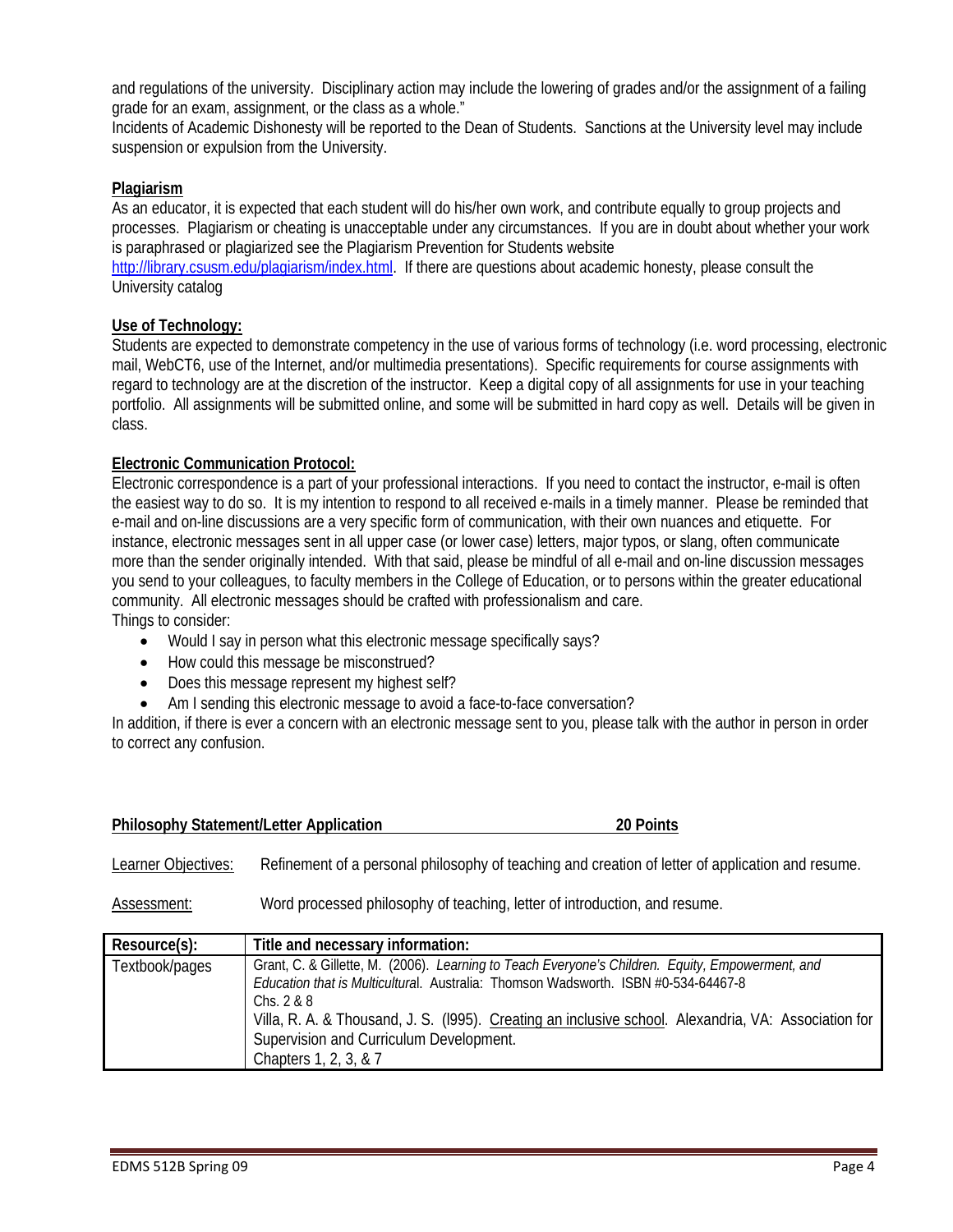# **Task Guidelines for Philosophy Statement**

#### **Your educational philosophy**

Identify you educational philosophy and describe what you believe about students as learners, the learning process, assessment, families as partners and how to meet student needs.

#### **Your instructional approach**

Describe the first and second language and special education challenges you anticipate the students in this class will face. In your response, reference first and second language, inclusion strategies, and literacy development. Discuss your instructional approach, including differentiation for students with special needs and English Language Learners.

#### **Your management approach**

Describe how you will create a supportive and positive learning environment for this diverse population of students to promote educational equity and positive intercultural relationships within the classroom and specify why these practices contribute to the creation of a democratic and active learning classroom.

Describe your primary methods, approaches, and strategies and how you organize instruction to promote educational equity and positive intercultural relationships within the classroom and specify why these practices contribute to the creation of a democratic and engaging classroom. Use your personal experiences as an observer or student teacher to support your beliefs.

#### **Letter of Introduction 5 points**

Tell the reader what you will be addressing in this letter. Make sure you identify what educational philosophy, management approach, and instructional strategies frame your teaching practice.

- Contextually describe the student populations you are prepared to teach (culture, language, gender, ability, and social economic status). You can refer to district, school and classroom experiences.
- How do your philosophy, management, and instructional approach create a democratic and socially just classroom?
- Why are you a strong candidate for this position?
- Why are you interested in this job?

#### **Resume Resume 5 point**

Include a professional resume addressing your education and teaching experiences.

10 Points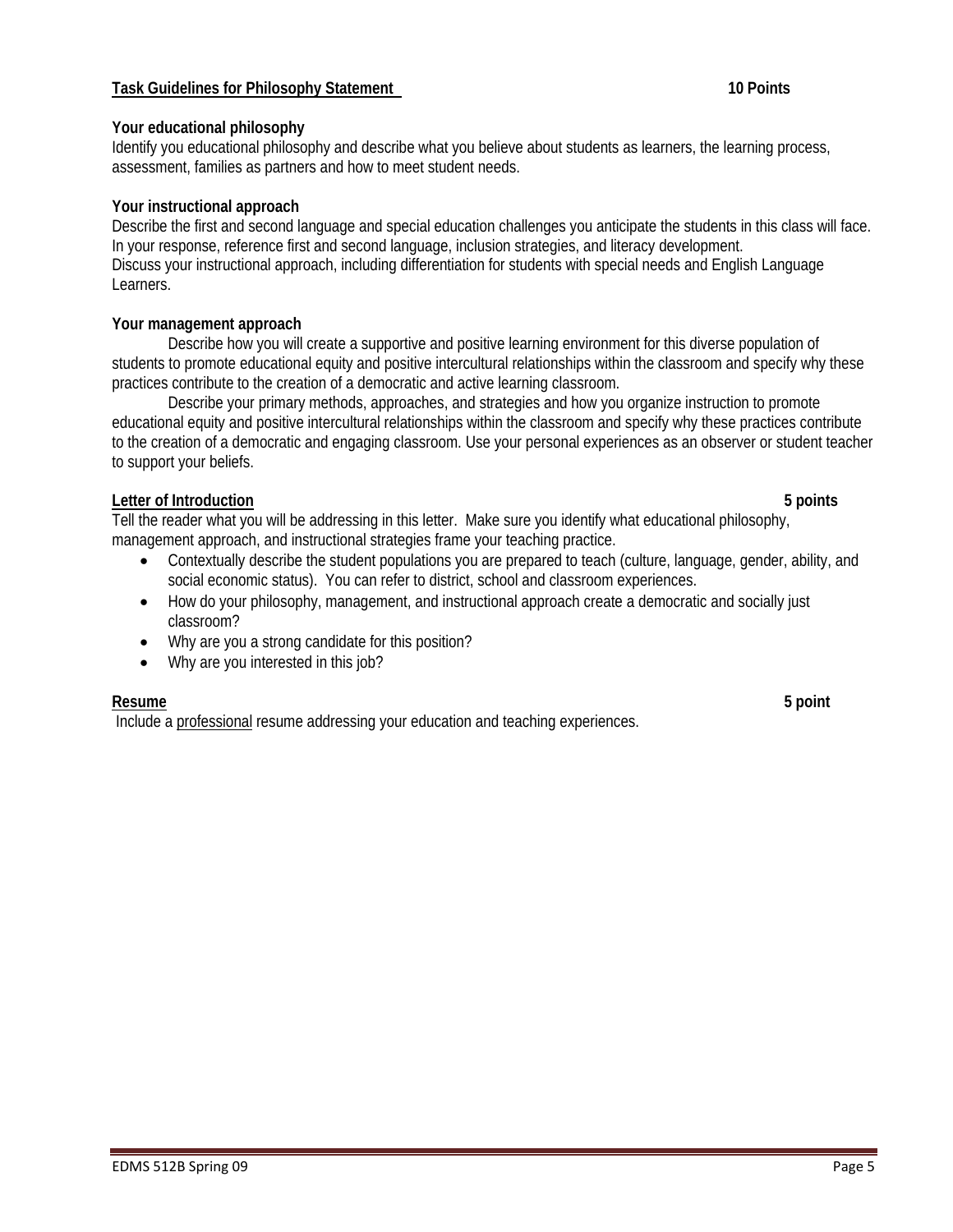| Rubric for philosophy:   |                                 |                                 | <b>10 Points</b>            |               |
|--------------------------|---------------------------------|---------------------------------|-----------------------------|---------------|
| <b>Elements</b>          | Beginning to meet 2 points      | Approaching 3 points            | Meets 5 points              | <b>Points</b> |
| Philosophical beliefs    | Philosophy statements that are  | Statements of philosophy        | Clearly stated philosophy   |               |
| regarding curriculum and | stated without a clear          | that are not clearly related to | based on curriculum,        |               |
| instruction based on     | connection with curriculum, and | curriculum, learning,           | learning, assessment, and   |               |
| knowledge and personal   | learning without all students   | assessment, and instruction     | instruction in regards to   |               |
| beliefs.                 | needs being addressed with no   | in regards to individual        | individual students needs   |               |
|                          | relationship to knowledge and   | students needs addressed        | addressed based on          |               |
|                          | personal understanding. No      | with little relationship to     | knowledge and personal      |               |
|                          | citations of sources            | knowledge and personal          | understanding.              |               |
|                          |                                 | understanding.                  |                             |               |
| Management and           | Management of students is       | Management of students is       | Management of students      |               |
| engaging students in     | clear with some understanding   | clear and some individual       | clearly is related to       |               |
| their learning based on  | of engagement based on          | student learning and            | individual student learning |               |
| knowledge and personal   | individual students needs with  | strategies that engage          | using strategies that       |               |
| beliefs                  | knowledge and personal          | students based on               | engage students based       |               |
|                          | understanding.                  | knowledge and personal          | on knowledge and            |               |
|                          |                                 | understanding.                  | personal understanding.     |               |
| <b>Total Points</b>      |                                 |                                 |                             |               |

| Letter of introduction and resume: |                                                                                                  | 10 Points                                                                                                                                 |                                                                                                                                                                                         |               |  |
|------------------------------------|--------------------------------------------------------------------------------------------------|-------------------------------------------------------------------------------------------------------------------------------------------|-----------------------------------------------------------------------------------------------------------------------------------------------------------------------------------------|---------------|--|
| <b>Elements</b>                    | Beginning to meet 2 points                                                                       | Approaching 3 points                                                                                                                      | Meets 5 points                                                                                                                                                                          | <b>Points</b> |  |
| Letter of introduction             | Educational philosophy,<br>curriculum, instruction, and<br>classroom management is<br>addressed. | Educational philosophy,<br>curriculum, instruction, and<br>classroom management is<br>addressed with a connection<br>to personal beliefs. | Educational philosophy,<br>curriculum, instruction,<br>and classroom<br>management is<br>addressed with clear<br>professional beliefs in<br>concise manner with clear<br>understanding. |               |  |
| Resume                             | Addresses experiences in<br>relationship to teaching.                                            | Addresses experiences in<br>relationship to teaching with<br>explanations.                                                                | Addresses experiences in<br>relationship to teaching<br>with explanations for<br>understanding that are<br>clear.                                                                       |               |  |
| <b>Total Points</b>                |                                                                                                  |                                                                                                                                           |                                                                                                                                                                                         |               |  |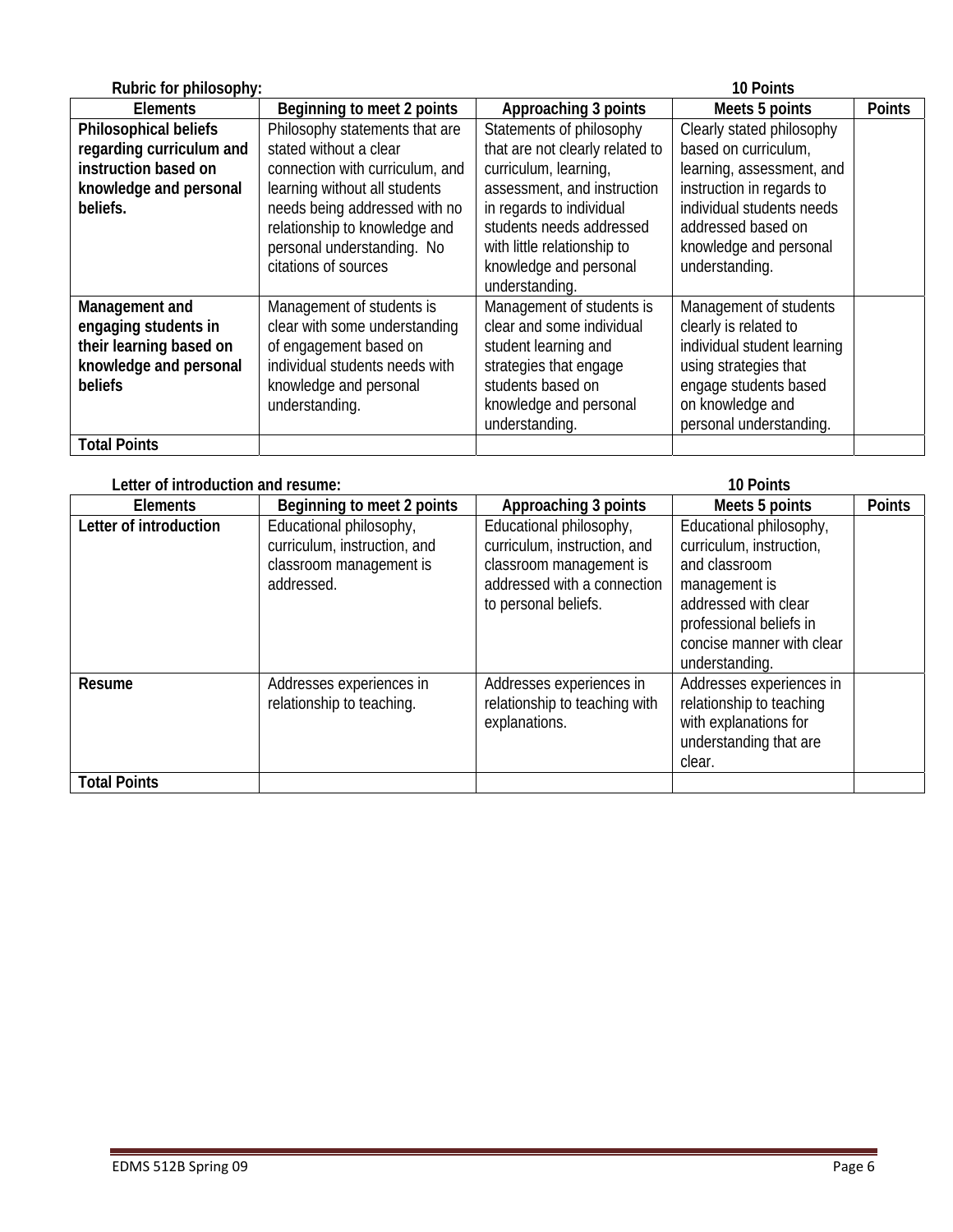| <b>Disability Matrix</b> | 10 Points                                                                                                                                                                                                          |
|--------------------------|--------------------------------------------------------------------------------------------------------------------------------------------------------------------------------------------------------------------|
| Learner Objectives:      | Knowledge of U.S. special education disability categories, accompanying learner<br>characteristics, and needed supports for success in general education                                                           |
| Assessment:              | Students apply their knowledge of nondiscriminatory assessment, processes for making<br>a child eligible for special education, and the teacher's role in developing IEPs by<br>creating a matrix of disabilities. |

| Resource(s):   | Title and necessary information:                                                                                                                                                                                |
|----------------|-----------------------------------------------------------------------------------------------------------------------------------------------------------------------------------------------------------------|
| Textbook       | Turnbull, A., Turnbull, R., & Wehmeyer, M. L. (2007). Exceptional Lives. Special Education in Today's<br>Schools. (3rd ed.) Upper Saddle River, NJ. Pearson Education, Inc. ISBN # 0-13-170869-4<br>$Chs. 5-16$ |
| Internet sites | Information regarding IDEA and 13 handicapping conditions                                                                                                                                                       |

# **Task Guidelines for the Disability matrix**

Students will work in small groups to apply their knowledge of the categories of disability recognized by the Individuals with Disabilities Education Act (IDEA)

Create a graphic organizer of the thirteen (13) special education disability categories. Your table must take the form of a word-processed table that clearly illustrates each of the following seven dimensions: This can be submitted as a class project with each group contributing or by individual students.

- 1. The name of the handicapping condition
- 2. A brief description of the learning and/or social behaviors associated with the disability
- 3. One assessment appropriate to use to determine the presence or degree of the disability
- 4. One typical adaptation/modification in **curriculum, materials, goals (content)**
- 5. One typical adaptation/modification in **classroom environment (process)**
- 6. One typical adaptation/modification in **teaching practices (process)**
- 7. One typical adaptation/modification in **assessments** required of the student **(product)**

*13 Disability categories IDEA:* Learning Disabilities, Communication disorders, Emotional or behavioral disorders, Attention deficit/hyperactivity disorder, Mental retardation, Severe and multiple disabilities, Autism, Physical Disabilities and other health impairments, Traumatic brain injury, Hearing loss, and Visual impairments. The addition of Gifted and talented will also be a category.

#### **Disability Characteristics Matrix Expectations**

| Element                              | <b>Expectations</b>                                                                       |
|--------------------------------------|-------------------------------------------------------------------------------------------|
| Description of disability categories | Detailed description of characteristics, incidence, and educational implications for each |
| under IDEA                           | of the 13 categories                                                                      |
| Assessment                           | Detailed description of formal and informal assessment procedures used to determine       |
|                                      | presence/degree of disability.                                                            |
| <b>Curriculum Modification</b>       | Modification in content (curriculum, materials or goals) for each disability named        |
| <b>Classroom Environment</b>         | Modification in classroom environment for each disability named                           |
| Modification                         |                                                                                           |
| <b>Process Modification</b>          | Modification in teaching practice/process assessment for each disability named            |
| <b>Assessment Modification</b>       | Modification in learning product assessment for each disability named                     |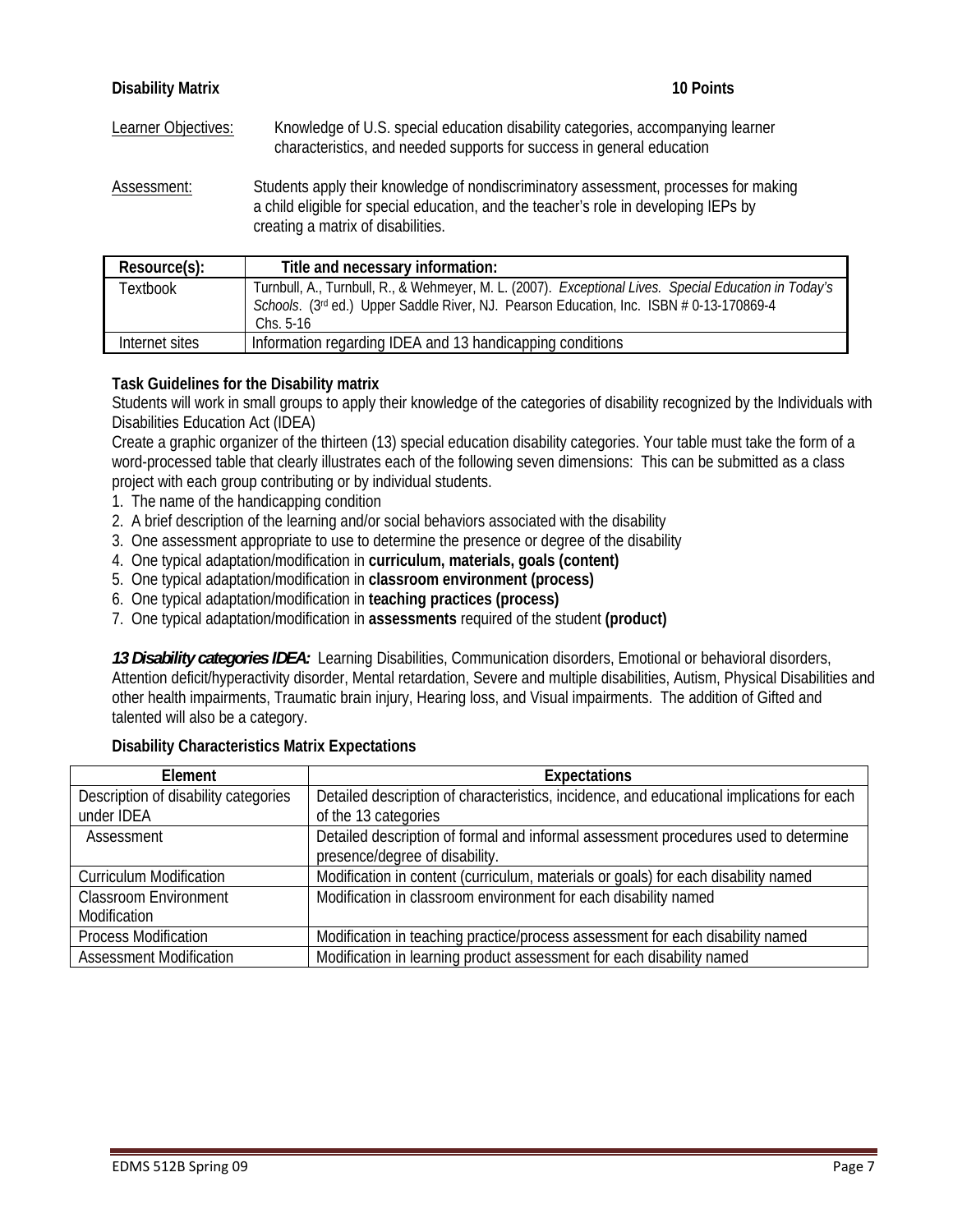| <b>Rubric for Disability Matrix</b>                                |                                                                                                                                                     | 10 points                                                                                                                                                               |               |  |
|--------------------------------------------------------------------|-----------------------------------------------------------------------------------------------------------------------------------------------------|-------------------------------------------------------------------------------------------------------------------------------------------------------------------------|---------------|--|
| <b>Elements</b>                                                    | Beginning to meet 1 points                                                                                                                          | Meets 2 points                                                                                                                                                          | <b>Points</b> |  |
| Description and<br>assessment                                      | Identification of the<br>characteristics of all 13<br>categories with named<br>assessment to determine<br>degree of disability.                     | Detailed description of the<br>characteristics of all 13<br>categories with<br>appropriate assessment<br>to determine degree of<br>disability.                          |               |  |
| <b>Curriculum Modification</b><br>(Content)                        | Some curriculum and materials<br>identified with little modification<br>to assist the students.                                                     | Appropriate curriculum,<br>materials, and goals for<br>each disability with<br>specific modifications to<br>assist the students.                                        |               |  |
| <b>Classroom Environment</b><br><b>Modification (Process)</b>      | Some classroom modifications<br>to assist the student.                                                                                              | Appropriate classroom<br>environment that assist<br>any handicapping<br>condition.                                                                                      |               |  |
| <b>Teaching Practices</b><br><b>Modification (Process)</b>         | Little use of teaching practices<br>that are aligned with the<br>handicapping condition.<br>Assessments are not aligned<br>with teaching practices. | Appropriate teaching<br>practices that assist the<br>handicapping condition.<br>Use of appropriate<br>assessments that directly<br>relate to the teaching<br>practices. |               |  |
| <b>Assessment Modification</b><br>(Product)<br><b>Total Points</b> | Assessments are not directly<br>related to the material and not<br>modified to meet the student's<br>needs.                                         | Assessments are modified<br>and appropriately<br>connected to the materials<br>taught.                                                                                  |               |  |
|                                                                    |                                                                                                                                                     |                                                                                                                                                                         |               |  |

If submitted as a class the rubric will be adjusted to determine the areas in the matrix that are required to complete plus additional information in the areas that are completed.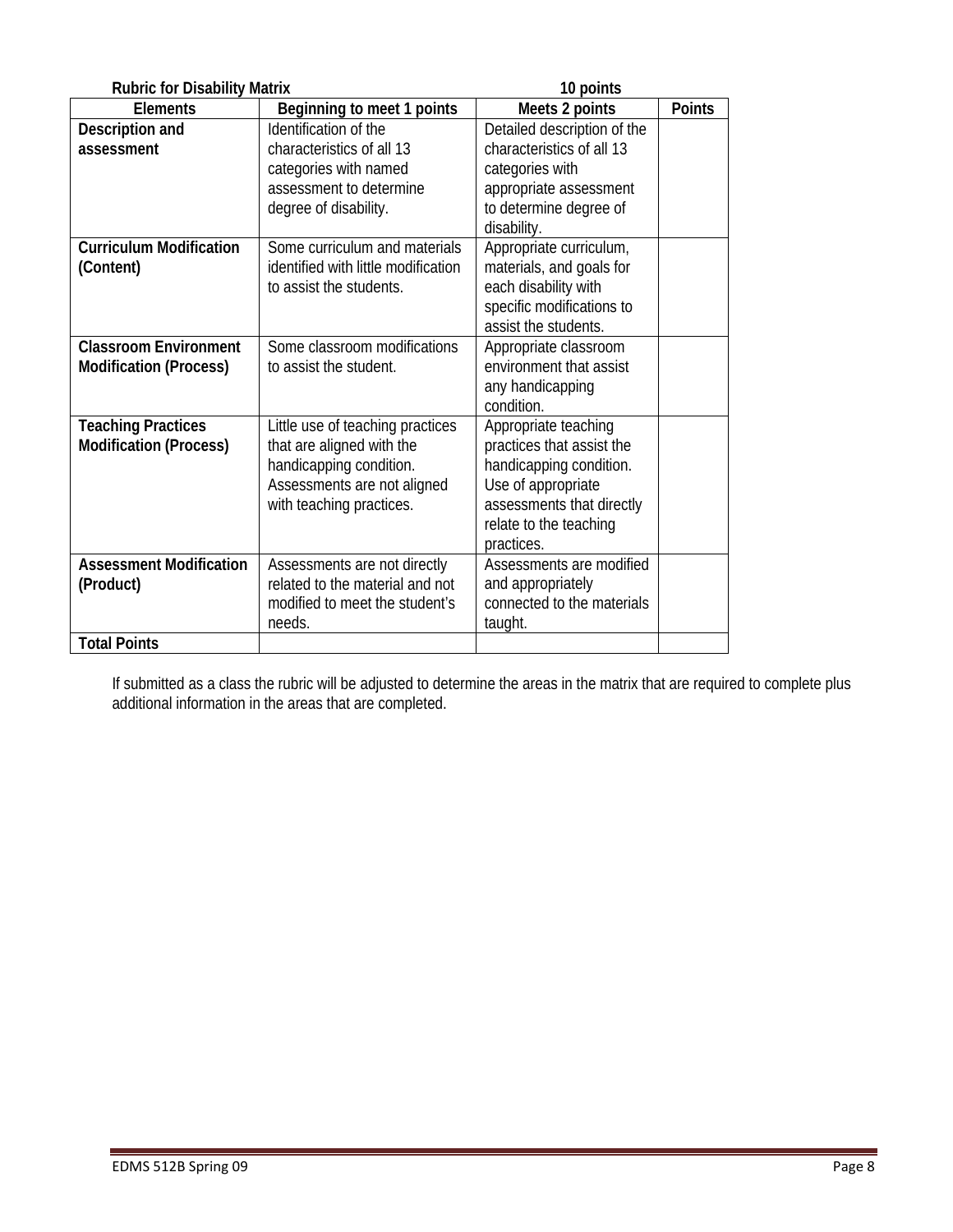Learner Outcomes: Knowledge of nondiscriminatory assessment processes for making a child eligible for special education, and the teacher's role in developing IEP's. To gain insight and understanding of the roles and responsibilities of the regular education teacher in the IEP processes.

**Assessment:** Students apply their knowledge of nondiscriminatory assessment, processes for appropriate placement of a child eligible for special education, and the teacher's role in developing IEP by attending an IEP meeting to determine:

- 1) A resource list of the special education and related services personnel in the school and in the school district that attend the meeting and why they were there.
- 2) Team's communication and problem solving appropriate and the parents role in part of the solutions
- 3) Evaluating the assessment process in their school relative to assessment team member responsibilities, identifying leanings about the school's assessment processes and identification of parents understanding suggestions for improvement, if appropriate.
- 4) Evaluating an IEP meeting in terms of team communication, creative problem solving, and family centeredness.
- 5) The evaluation of the role of the classroom teacher.
- 6) Any improvements in the process observed based on what was learned in class.

| Resource(s):     | Title and necessary information:                                                                                                                                                                                                                                                                                                                                                                                                                                                                                                                                                                                                                                                                                                                      |
|------------------|-------------------------------------------------------------------------------------------------------------------------------------------------------------------------------------------------------------------------------------------------------------------------------------------------------------------------------------------------------------------------------------------------------------------------------------------------------------------------------------------------------------------------------------------------------------------------------------------------------------------------------------------------------------------------------------------------------------------------------------------------------|
| Textbook/pages   | Turnbull, A., Turnbull, R., & Wehmeyer, M. L. (2007). Exceptional Lives. Special Education in Today's Schools.<br>(3rd ed.) Upper Saddle River, NJ. Pearson Education, Inc. ISBN # 0-13-170869-4<br>Chs. $1, 2 & 5 - 16$                                                                                                                                                                                                                                                                                                                                                                                                                                                                                                                              |
|                  | Villa, R. A. & Thousand, J. S. (1995). Creating an inclusive school. Alexandria, VA: Association for Supervision<br>and Curriculum Development.<br>Chapters 1, 2, 3, 4 & 7                                                                                                                                                                                                                                                                                                                                                                                                                                                                                                                                                                            |
|                  | Gable, R.A. and Hendrickson, J.M. (2000). Teaching all the students: A mandate for educators. In J.S.                                                                                                                                                                                                                                                                                                                                                                                                                                                                                                                                                                                                                                                 |
| Internet Site(s) | www.dssc.org/frc/frcl.htm<br>This Federal Resource Center for Special Education site provides general information about and news<br>pertaining to special education as well as special technical assistance information.<br>www.ed.gov/offices/OSERS/IDEA<br>This OSERS IDEA Home Page site provides a detailed explanation of IDEA.<br>www.pitsco.com/pitsco/specialed.html<br>This Pitsco's Launch site to special education resources links you to many useful special education and<br>disability related sites.<br>www.hood.edu/seri/serihome.htm<br>This Special Education Resources on the Internet site is a collection of internet-accessible information<br>resources of interest to those involved in fields related to special education. |

#### **Task Guidelines for the IEP Process**

Today's teachers will have students with identifiable disabilities in their classrooms. When the Student Study Team (SST) process is not satisfactory, a recommendation for the development of an Individual Education Program (IEP) may be the next step.

When interviewing and observing IEP, the following should be addressed:

- 1. Who are all of the special education and related service personnel who were called upon for support in the school and in the school district? If none should there have been additional resources that could have assisted with the process?
- 2. How does the school staff ensure that students receive nondiscriminatory evaluations and appropriate educational experiences?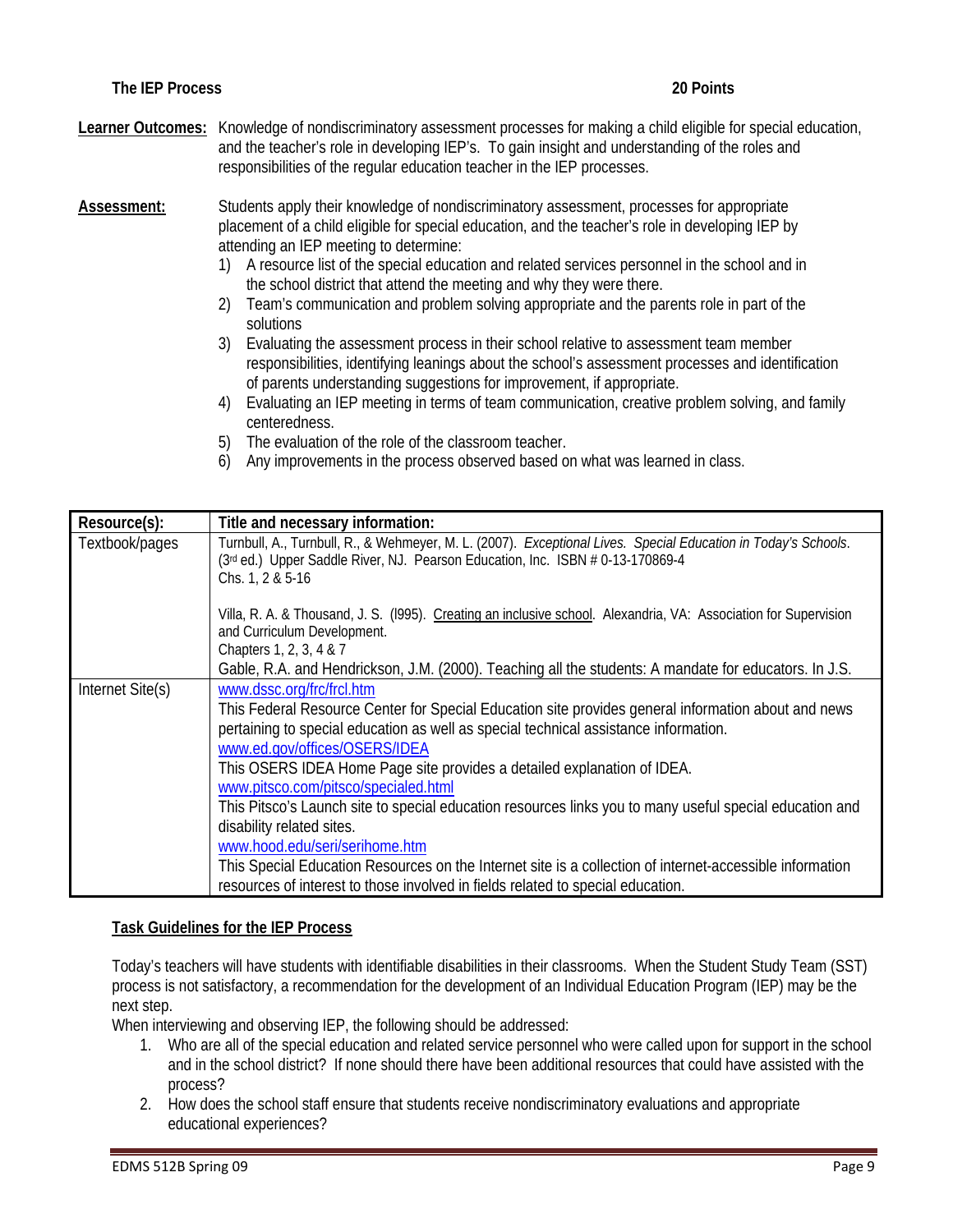- 3. Does the school's specific IEP meeting format address the following:
	- • *Breadth of assessment*  More than one test must be used as the basis of evaluation Assess all areas related to the suspected disability
	- • *Administration of assessment*  Select and administer nondiscriminatory racial and ethnic assessments Use trained personnel to administer assessments
	- • *Timing of assessment*  Nondiscriminatory evaluation must occur before initial placement into or out of special education Reevaluation occurs every three years or more frequently, if conditions warrant or parents/guardians, or teacher request
	- **Parental/Guardian notification and consent** Parents/guardians must be fully informed and consent to having their child assessed Consent for evaluation is not consent for placement into special education; separate consent is required for consent
	- Interpretation of assessment results must consider a variety of sources.
- 4. What does the school's specific IEP look like? Does it include and/or address the following:
	- The student's present level of educational performance, including how the disability affects the educational experience;
	- Measurable annual goals and short-term objectives;
	- The special education accommodations, related services, and other ways support will be provided to ensure the student's success;
	- The extent to which the student will participate with students who do not have disabilities in the general education and extracurricular activities;
	- Individual modifications if the student participates in standardized assessments, and explanation s for when the student does not participate in such assessments
	- The projected start date, frequency, location, and duration of modifications;
	- Brief discussion of how the student's progress towards annual goals will be assessed.

#### **School-Based Activity**

Interview one of the special education support personnel and a regular education teacher. Ask how the assessment process in the school ensures that each of the responsibilities of a student's evaluation team is fulfilled. Determine the role of the regular education teacher. Include this information in the reflection paper you write. Attend an IEP meeting as a non-participant observer. While observing use your own knowledge of the IEP Process to assess the presence or absence of best practices being practiced during the meeting. Write a 3 paged reflection that focuses upon what you observed and ways in which to optimize IEP team communication, regular education teacher's involvement, creative problem solving, and family centeredness based on your current knowledge.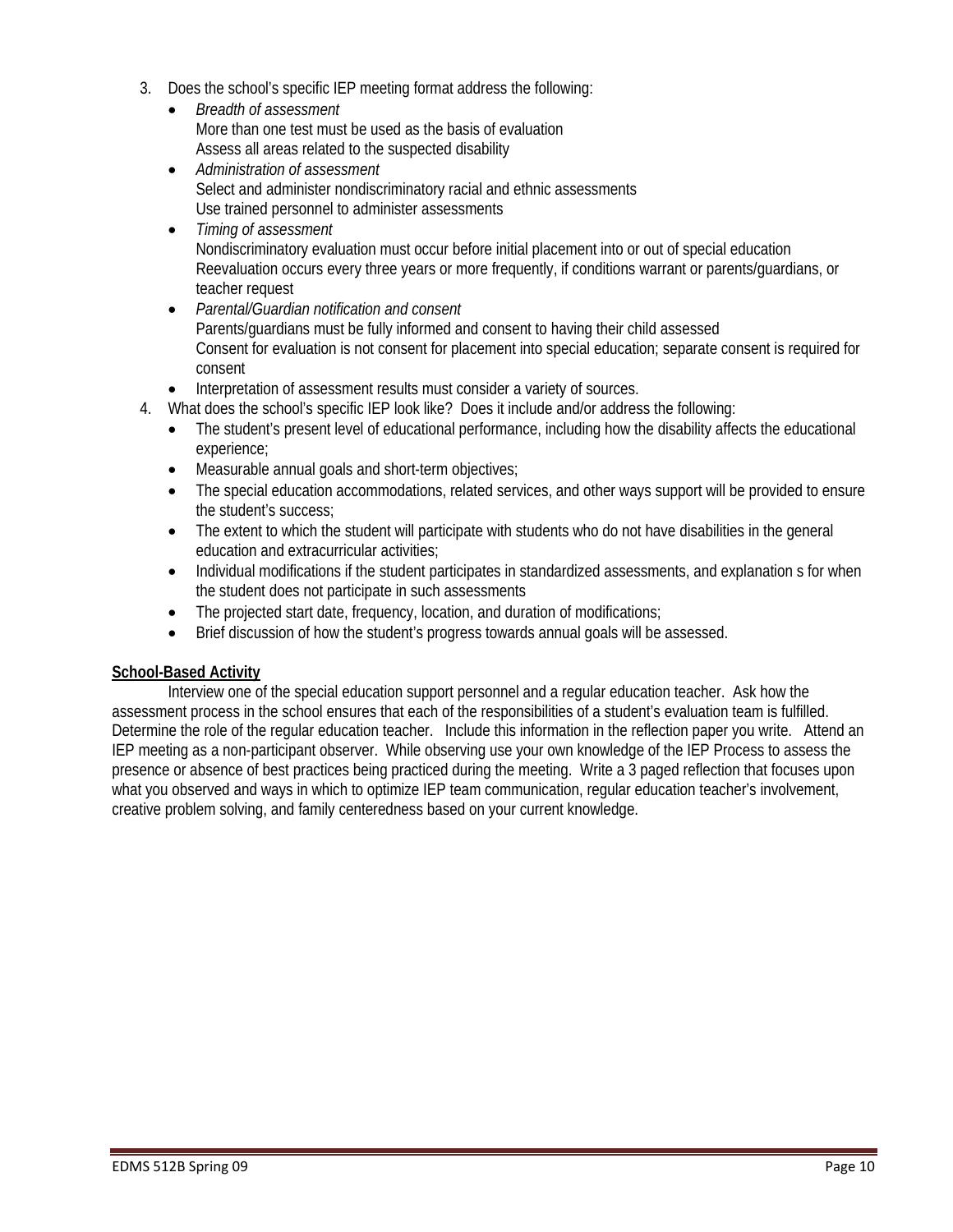| Rubric IEP: 20 Points     |                               |                              |                                  |               |
|---------------------------|-------------------------------|------------------------------|----------------------------------|---------------|
| <b>Elements</b>           | Beginning to meet 2           | Approaching 3 points         | Meets 5 points                   | <b>Points</b> |
|                           | points                        |                              |                                  |               |
| Understanding of the IEP  | Has some understanding of     | Understands the process.     | Understands the process.         |               |
| process                   | the process. Identifies the   | Knows the roles and          | Clearly defines the roles and    |               |
|                           | members of the team and       | responsibilities of the team | responsibilities of each         |               |
|                           | what they contributed to      | members. Some reflection     | member of the team and           |               |
|                           | the team. Little reflection   | on the effectiveness and     | reflects on their effectiveness. |               |
|                           | on the effectiveness and      | some improvement based       | Defends suggestions for          |               |
|                           | the improvement based on      | on the students needs.       | improvement based the            |               |
|                           | students needs.               |                              | student's needs.                 |               |
| <b>Understanding</b>      | Not clear about the           | Some understanding of the    | Discussion of assessment for     |               |
| assessment                | assessment process as it      | assessment used during the   | qualification based on the       |               |
|                           | relates to qualifying for     | IEP meeting. Some            | handicapping condition.          |               |
|                           | services.                     | understanding of the         | Makes a strong connection        |               |
|                           |                               | assessments as they relate   | between assessment and           |               |
|                           |                               | to qualifying for services.  | qualifying for services.         |               |
| Regular education         | Identifies the role of the    | Explains what the regular    | Identifies, reflects, and        |               |
| teachers responsibilities | regular education teacher     | education teacher's role in  | evaluates the regular            |               |
|                           | without providing reflection  | the meeting with some        | education teacher's role and     |               |
|                           | of their contributions.       | reflection and evaluation.   | contributions during the         |               |
|                           |                               |                              | meeting to assist the child and  |               |
|                           |                               |                              | team in making appropriate       |               |
|                           |                               |                              | decisions.                       |               |
| <b>Parent involvement</b> | Understand the role of the    | Understands the role of the  | Has a clear understanding of     |               |
|                           | parent with little reflection | parent with some reflection  | the parent's role by assessing   |               |
|                           | and analysis of               | on ways to improve parent    | and reflecting on the parent     |               |
|                           | improvement.                  | involvement.                 | involvement. Able to provide     |               |
|                           |                               |                              | constructive analysis of         |               |
|                           |                               |                              | improvement of the parent        |               |
|                           |                               |                              | involvement.                     |               |
| <b>Total Points</b>       |                               |                              |                                  |               |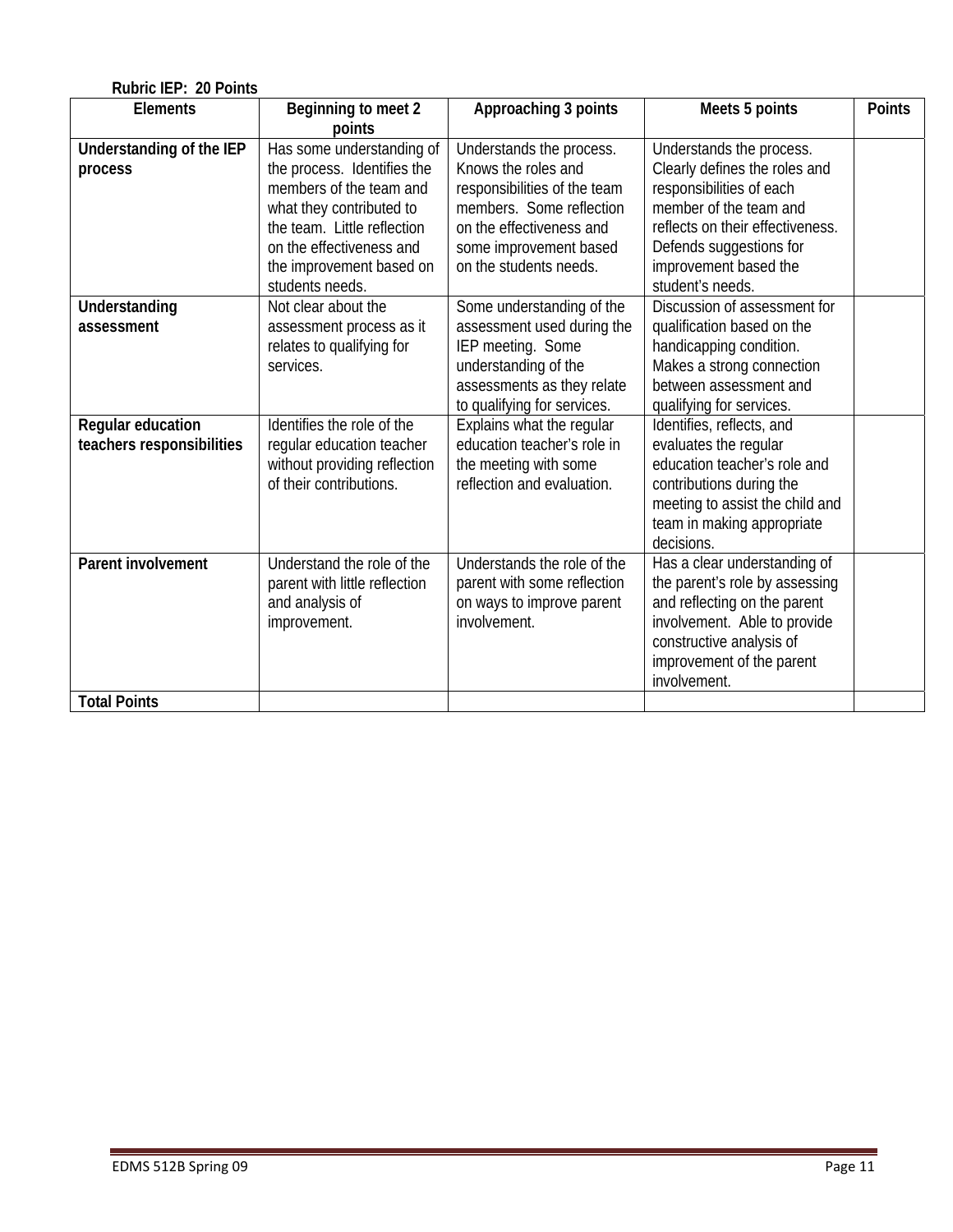**Learner Objectives:** In groups of 4 students will plan a two week long calendar for an elementary classroom.

**Assessment:** The student will write a two week plan for an elementary classroom that incorporates the following elements:

- Math and language arts content area
- Instructional strategies and student activities.
- resources
- assessments/additional assessments

| <b>Resources</b>  | Title and necessary information:                                                                      |
|-------------------|-------------------------------------------------------------------------------------------------------|
| Textbook/chapters | Grant, C. & Gillette, M. (2006). Learning to Teach Everyone's Children. Equity, Empowerment, and      |
|                   | Education that is Multicultural. Australia: Thomson Wadsworth. ISBN #0-534-64467-8                    |
|                   | Ch.4                                                                                                  |
|                   | Turnbull, A., Turnbull, R., & Wehmeyer, M. L. (2007). Exceptional Lives. Special Education in Today's |
|                   | Schools. (3rd ed.) Upper Saddle River, NJ. Pearson Education, Inc. ISBN # 0-13-170869-4               |
|                   | Teachers Manuals for grade level the group selects in Math and Language Arts                          |

# **Prerequisite skills:**

- Teacher candidates can create appropriate units of study with sequencing of unit.
- Teacher candidates are able to develop a schedule and course activities (instructional strategies, and student activities).
- Teacher candidates are able to create curriculum and instruction based on content, process, and product.
- Teacher candidates are able to use information about students' readiness range (skills, reading, thinking & information), learning profiles, interests, talents, and culture to differentiate curriculum and instruction.
- Teacher candidates are able to identify strategies to meet the needs of
	- o Students learning English (including differentiation for Beginning, Intermediate, and Advanced levels)
	- o Regular education students.
	- o Special education students.
	- o Student that are accelerated learners (GATE)

# **Task Guidelines for Unit Plan**

You will work with 4 people in your group.

Emphasis will be put language arts and math

Select a grade level.

Use teacher's manuals, and pacing guides to assist in developing a sequential unit plan.

Select content standards and use blue prints to address in the 2 week plan.

You will write two week in depth to show your understanding of appropriate sequencing.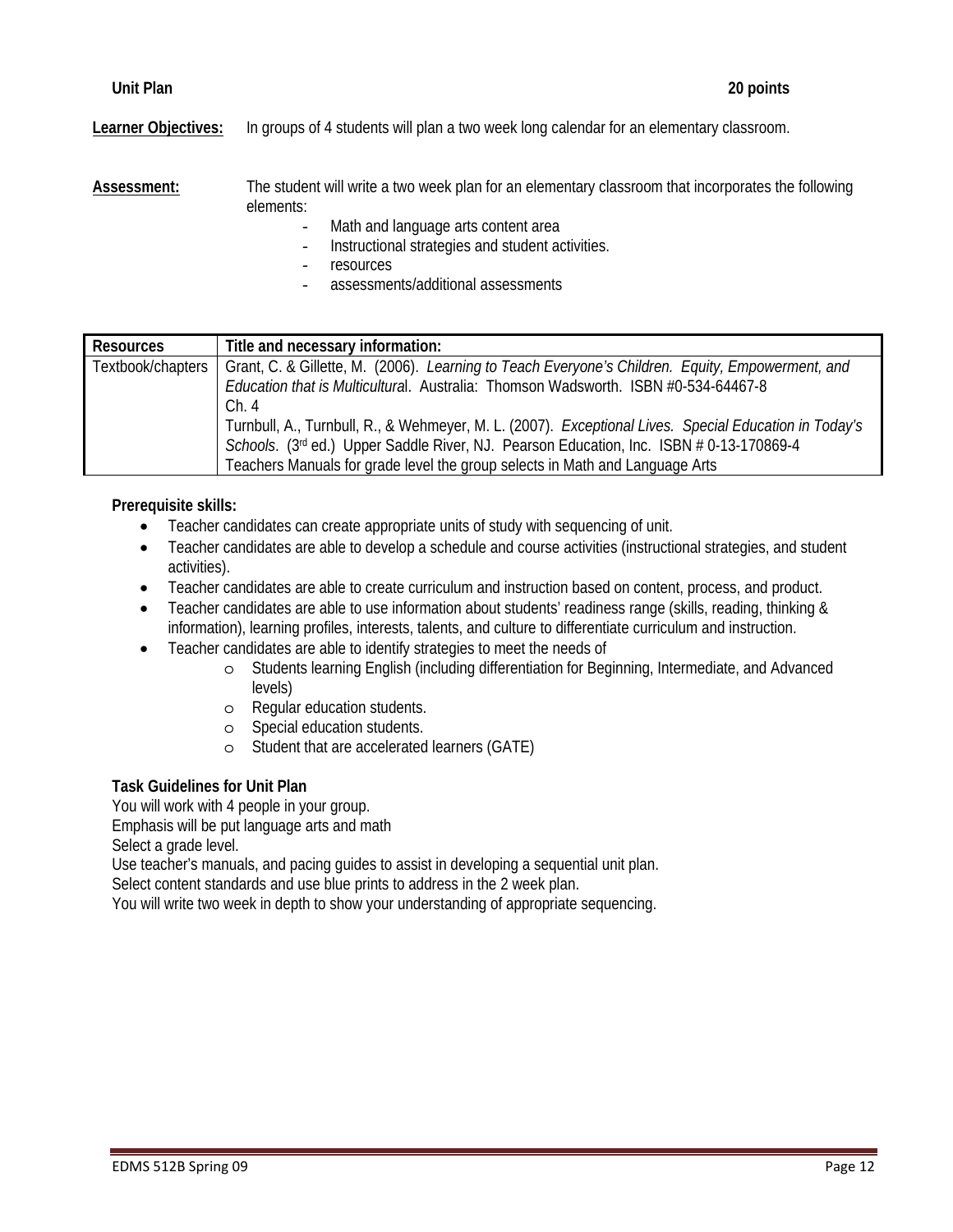# **Four Week Unit Plan Developmentally appropriate pedagogy**

# **Contextual Information**

#### **Elements of the learning experience in a unit**

Subject Matter *Example: LA: reading, writing, etc., Math: number sense, algebraic functions, etc.*  Grade *Example: identify the grade level this plan will address*  Content Area *Example: Language Arts, Math*  Time period for the learning experience *Example: 2 week* 

# **Teacher's dilemma**

Based on the previous unit of study write a brief scenario of possible challenges the learners may have had when presented with this unit based on the formative and summative assessments.

#### **Assessment Plan**

*EXAMPLE: Days can be flexible due to where it is placed in the unit plan. Indicate the day in the top row for your unit plan.* 

|                                                       | <b>DAY</b> | DAY | <b>DAY</b> | DAY |
|-------------------------------------------------------|------------|-----|------------|-----|
| Goals assessed:                                       |            |     |            |     |
| Example: based on the                                 |            |     |            |     |
| content standards and                                 |            |     |            |     |
| learning goals                                        |            |     |            |     |
| <b>Type</b>                                           |            |     |            |     |
| Example: describe why                                 |            |     |            |     |
| you are using the                                     |            |     |            |     |
| following: Prior                                      |            |     |            |     |
| knowledge (pre                                        |            |     |            |     |
| assessment), Formative                                |            |     |            |     |
| (progress monitoring),                                |            |     |            |     |
| Summative (final product).                            |            |     |            |     |
| What type of assessment                               |            |     |            |     |
| will be given quiz multiple                           |            |     |            |     |
| choice, exam from text,                               |            |     |            |     |
| and other type of                                     |            |     |            |     |
| assessment.                                           |            |     |            |     |
| Purpose                                               |            |     |            |     |
| Example: reason for the                               |            |     |            |     |
| assessment                                            |            |     |            |     |
| Implementation                                        |            |     |            |     |
| Example: how the                                      |            |     |            |     |
| assessment will be                                    |            |     |            |     |
| conducted and corrected                               |            |     |            |     |
| Feedback strategies                                   |            |     |            |     |
| Example: how students                                 |            |     |            |     |
| will be informed of                                   |            |     |            |     |
| successes and challenges                              |            |     |            |     |
| Informing instruction                                 |            |     |            |     |
| Example: determine what<br>material will need review  |            |     |            |     |
|                                                       |            |     |            |     |
| for identified students, the                          |            |     |            |     |
| students who are near                                 |            |     |            |     |
| mastery and students who<br>have learned the material |            |     |            |     |
|                                                       |            |     |            |     |
| and need extension.                                   |            |     |            |     |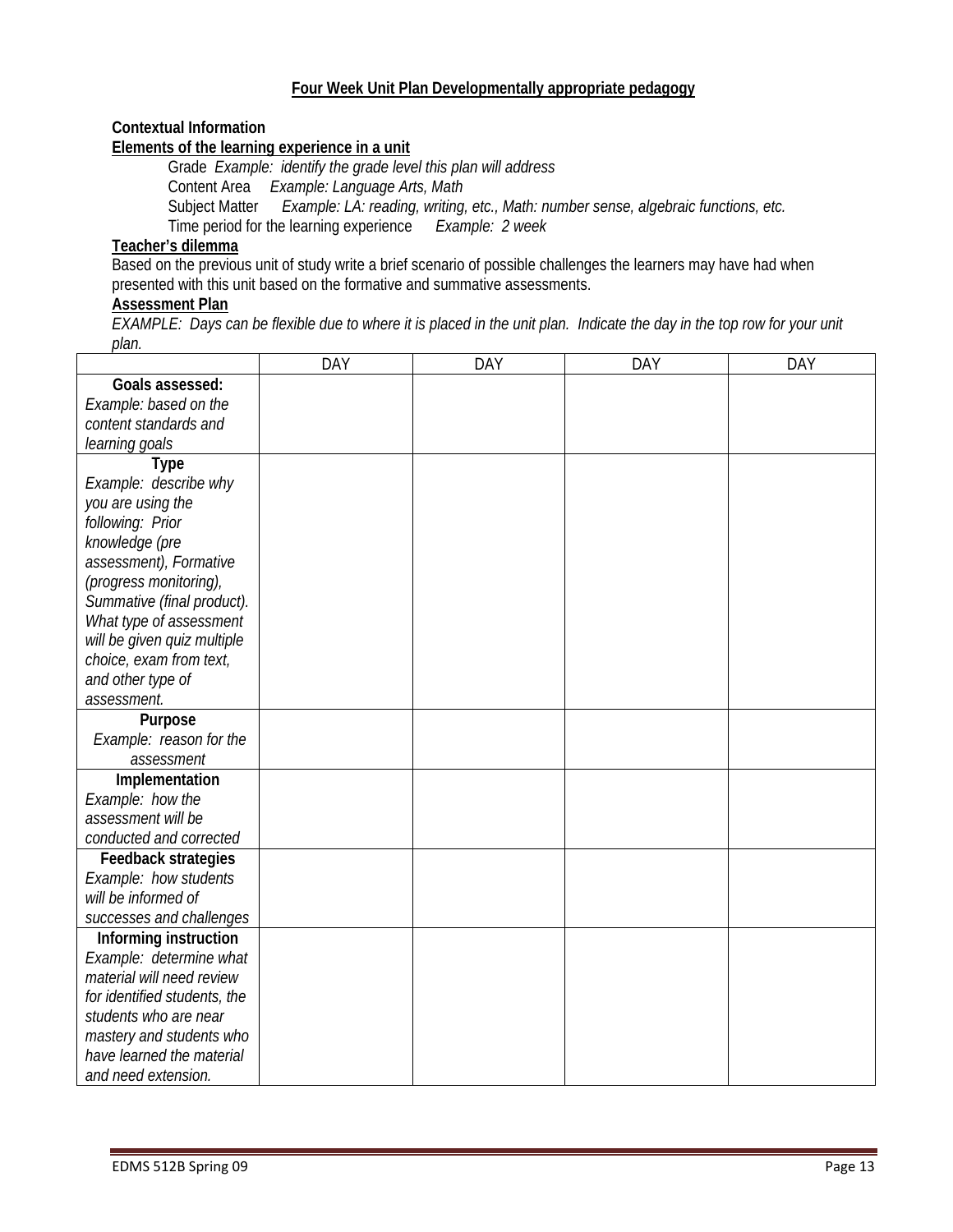# **Reflection of assessment:**

| Identify one strength in the        |  |
|-------------------------------------|--|
| assessment plan and explain why     |  |
| it is a strength in relation to the |  |
| learning goals.                     |  |
| Identify one weakness in the        |  |
| assessment plan and explain why     |  |
| it is a weakness in relation to the |  |
| learning goals in this unit.        |  |
|                                     |  |

#### **Additional assessment:**

 *learning goals. Example: project what additional assessments might be needed to determine mastery of the content standards and* 

#### **Write an additional assessment:**

*Example: You might have found this assessment in supplementary resources or teacher made. Write the additional assessment you would use to check student understanding.* 

|  | Additional assessment |
|--|-----------------------|
|--|-----------------------|

Write your reasons why you feel this supplemental assessment would benefit student learning and improve your assessment plan by answering these reflective questions. *Example: Answer the reflective questions based on how you as the teacher might use these to improve the assessment plan.* 

| When in the plan would you use this assessment?               |  |
|---------------------------------------------------------------|--|
| Example: What days would you use this supplemental            |  |
| assessment to give you further information on the progress of |  |
| your students?                                                |  |
| What goals would be assessed by this assessment?              |  |
| Example: What additional information would you look for to    |  |
| ensure you have assessed the learning goals and content       |  |
| standards?                                                    |  |
| What type of assessment would it be?                          |  |
| Example: Formal or informal. Where did the assessment         |  |
| come from?                                                    |  |
| What would be the purpose of the assessment?                  |  |
| Example: Example: reason for the assessment and what          |  |
| knowledge and skills are acquired.                            |  |
| How would you implement the assessment?                       |  |
| Example: how the assessment will be conducted and             |  |
| corrected                                                     |  |
| What feedback strategies would you use?                       |  |
| Example: How would you inform students of their successes     |  |
| and challenges?                                               |  |
| How would the results of the assessment inform instruction?   |  |
| Example: determine what material will need review for         |  |
| identified students, the students who are near mastery and    |  |
| students who have learned the material and need extension.    |  |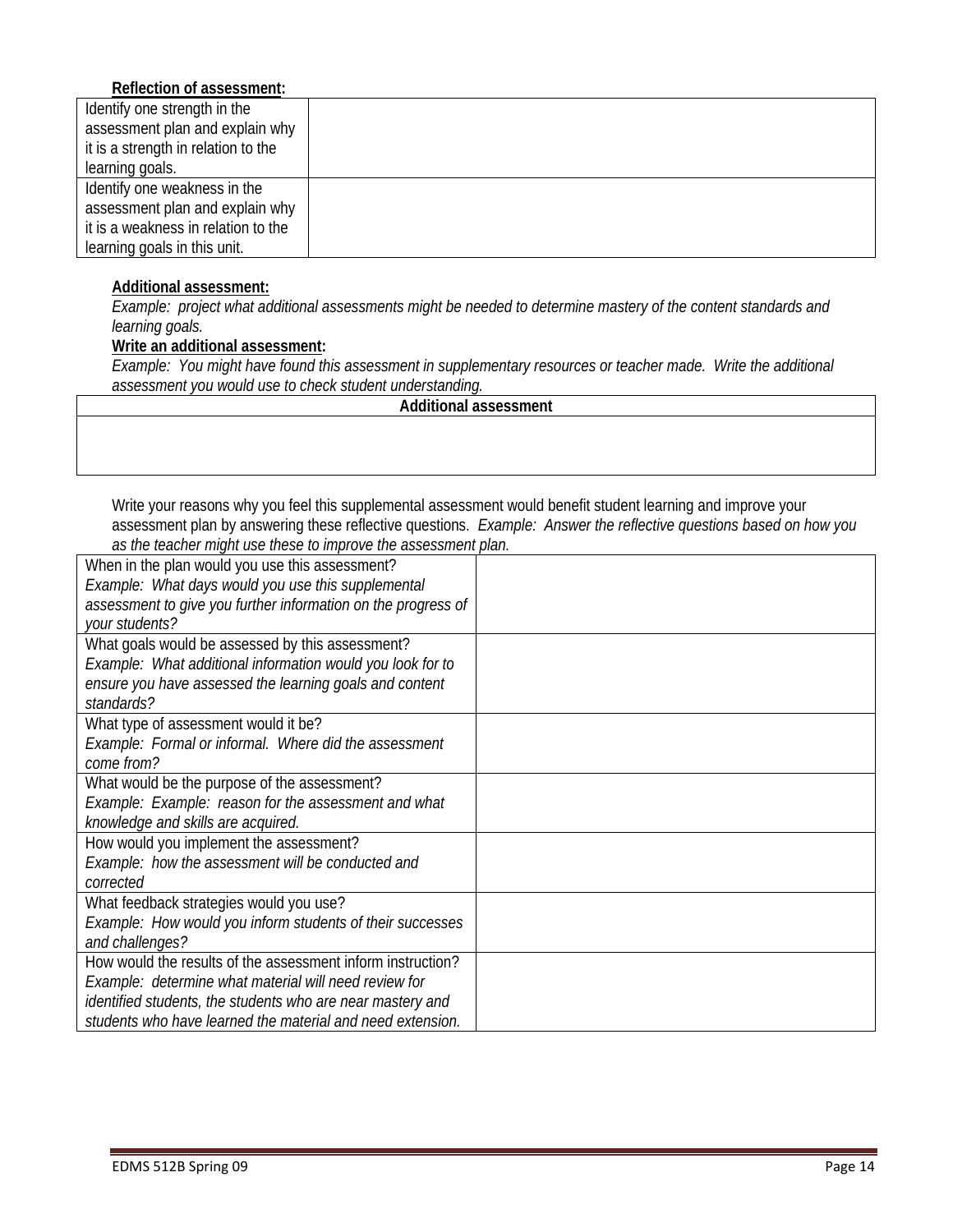Explain how the additional assessment you described improves your assessment plan.

| Example: Address the teacher's dilemma and need for more |  |
|----------------------------------------------------------|--|
| information about what the students really know and      |  |
| understand. Determine what the possible misconceptions   |  |
| might be and the student progress toward achieving the   |  |
| learning goals.                                          |  |

# **LONG RANGE ONE MONTH PLAN BASED ON CONTENT STANDARDS**

Select one content area to complete the long range month plan using the template below.

| Content<br>area | Content<br>standards | <b>Resources (text</b><br>book & support<br>materials) | $\sim$<br>Instructional strategies | <b>Student activities</b> |
|-----------------|----------------------|--------------------------------------------------------|------------------------------------|---------------------------|
|                 |                      |                                                        |                                    |                           |
|                 |                      |                                                        |                                    |                           |
|                 |                      |                                                        |                                    |                           |
|                 |                      |                                                        |                                    |                           |
|                 |                      |                                                        |                                    |                           |
|                 |                      |                                                        |                                    |                           |
|                 |                      |                                                        |                                    |                           |
|                 |                      |                                                        |                                    |                           |
|                 |                      |                                                        |                                    |                           |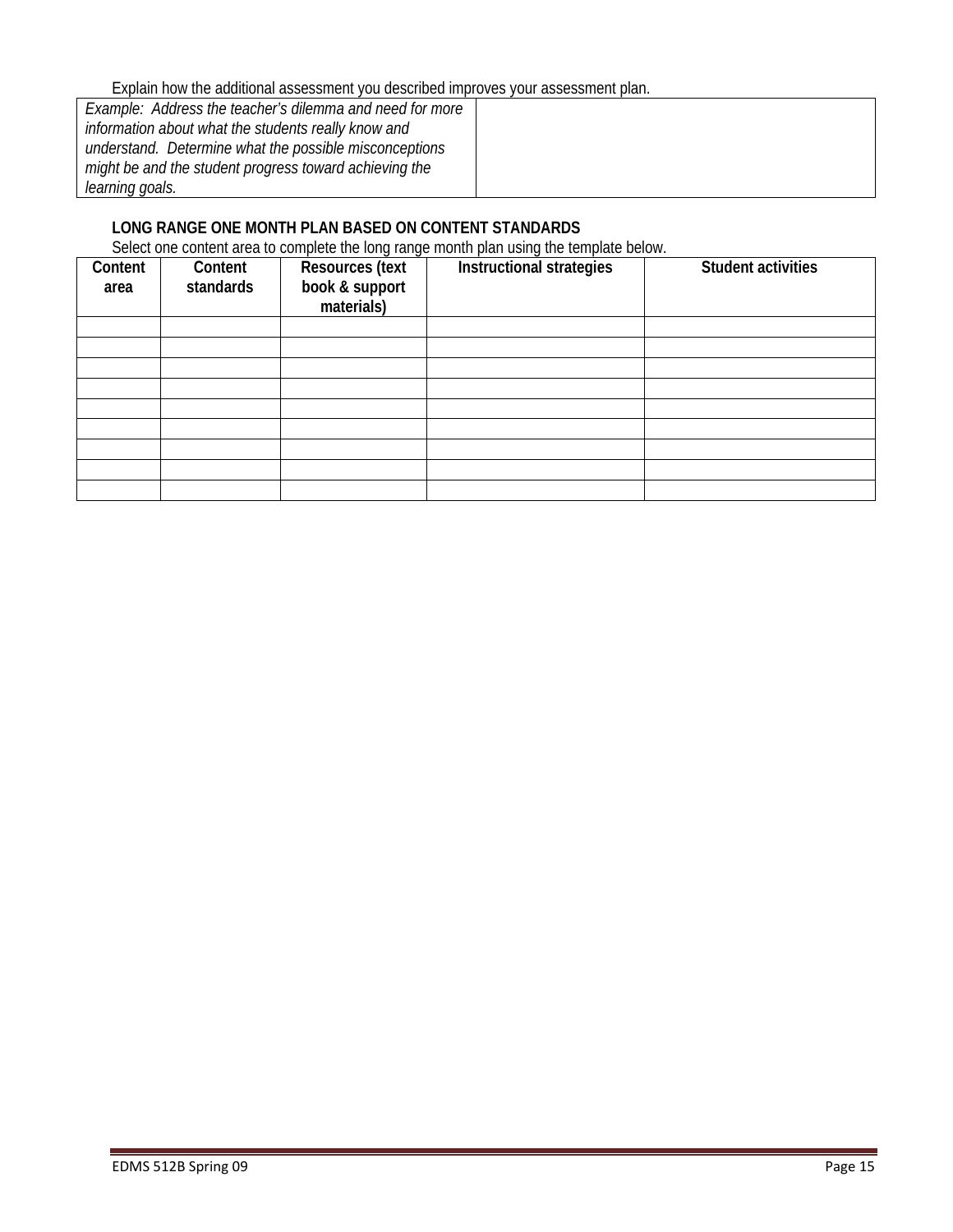|                                                        | <b>RUBRIC UNIT PLAN</b>                                                                                                                                                                                                    |                                                                                                                                                                                                                               |                                                                                                                                                                                                                                                       | 20 POINTS                                                                                                                                                                                                                                                                                                              |              |
|--------------------------------------------------------|----------------------------------------------------------------------------------------------------------------------------------------------------------------------------------------------------------------------------|-------------------------------------------------------------------------------------------------------------------------------------------------------------------------------------------------------------------------------|-------------------------------------------------------------------------------------------------------------------------------------------------------------------------------------------------------------------------------------------------------|------------------------------------------------------------------------------------------------------------------------------------------------------------------------------------------------------------------------------------------------------------------------------------------------------------------------|--------------|
| <b>ELEMENT</b>                                         | LEVEL 1=0-1 points                                                                                                                                                                                                         | LEVEL 2=2-3 points                                                                                                                                                                                                            | LEVEL $3=3-4$ points                                                                                                                                                                                                                                  | LEVEL $4 = 4-5$ points                                                                                                                                                                                                                                                                                                 | <b>TOTAL</b> |
| Content<br><b>Standards</b>                            | Appropriate grade<br>level content<br>standards are<br>missing. There is<br>little to no connection<br>to instructional<br>strategies and<br>student activities.                                                           | Content standards are<br>inconsistent with grade<br>level. There is minimal<br>connection to the<br>content standards.<br>Instructional strategies<br>and student activities<br>are weakly enforced.                          | Content standards are<br>relevant to grade level.<br>Partially connected to<br>instructional strategies<br>and some evidence of<br>reinforcement in student<br>activities.                                                                            | Content standards are<br>appropriate to grade level<br>and relevant to the<br>lessons being taught.<br>They are clearly listed and<br>purposefully connected to<br>the instructional strategies<br>and reinforced in the<br>student activities.                                                                        |              |
| Assessment                                             | The assessment is<br>inappropriate,<br>irrelevant, and have<br>little or no connection<br>to the content<br>standards. The<br>assessments are<br>inaccurate to gauge<br>student's progress<br>and to guide<br>instruction. | The assessment<br>provides minimal<br>connections to the<br>curriculum and content<br>standards. The<br>assessments weakly<br>identified and<br>minimally used to<br>gauge student's<br>progress and to guide<br>instruction. | The assessment<br>provides clear and<br>appropriate connections<br>to the curriculum and<br>content standards.<br>There are only 2<br>identified assessments<br>and are partially used to<br>gauge student's<br>progress and to guide<br>instruction. | The assessment is clear,<br>consistent, and<br>appropriately addresses<br>the content standards.<br>Demonstrates an accurate<br>understanding of<br>assessing student's<br>needs. Pre, formative,<br>and summative<br>assessments are<br>appropriately used to<br>gauge students progress<br>and to guide instruction. |              |
| Instructional<br>strategies &<br>student<br>activities | Instructional<br>strategies and<br>student activities are<br>inaccurate or missing<br>and unconnected to<br>each other and the<br>relevant content<br>standards.                                                           | Instructional strategies<br>and student activities<br>are minimal and<br>weakly connected to<br>each other and<br>relevant content<br>standards.                                                                              | Instructional strategies<br>and student activities<br>are clear and<br>appropriately connected<br>to each other and the<br>relevant content<br>standards                                                                                              | Instructional strategies<br>and student activities are<br>clear, detailed, and<br>appropriately connected<br>to each other and relevant<br>to the content standards.                                                                                                                                                   |              |
| Overall<br>understandi<br>ng and<br>sequence           | The plan is<br>disorganized and<br>lacks sequential<br>order. Inappropriate<br>key components of<br>the plan are missing.                                                                                                  | The plan has limited<br>organization and<br>sequencing. The key<br>components of the<br>plan are ambiguous<br>and weakly connected<br>for long-range<br>planning, assessment,<br>reflection, and<br>teacher's dilemma.        | The plan is clearly<br>organized and in<br>sequential order. All<br>components of the<br>detail plan are<br>appropriate for long-<br>range planning,<br>assessment, reflection,<br>and teacher's dilemma.                                             | The plan is clearly<br>organized and in detailed<br>and sequential order. All<br>components of the<br>detailed plan include long-<br>range planning,<br>assessment plan,<br>reflection, and teachers<br>dilemma                                                                                                        |              |
| <b>Total points</b>                                    |                                                                                                                                                                                                                            |                                                                                                                                                                                                                               |                                                                                                                                                                                                                                                       |                                                                                                                                                                                                                                                                                                                        |              |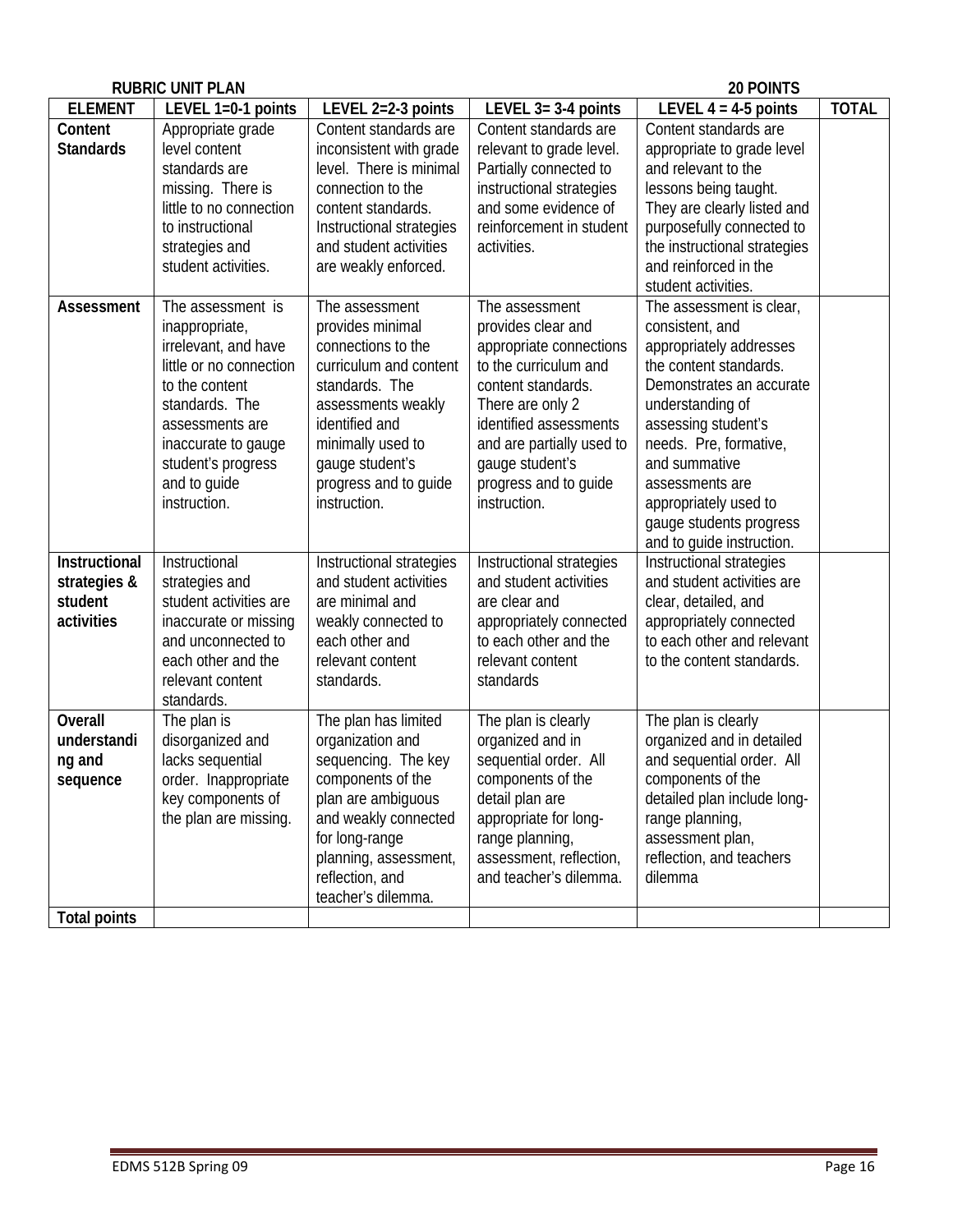**Learner Objectives:** Through observation determine differentiated strategies and their effectiveness. Observe various types of learners and reflectively discuss the effectiveness of the lesson in relationship to student learning.

 differentiation discuss how you would change the lesson to meet the individual needs of Assessment: Write a 3 page paper that addresses: One type of learner (special education, GATE, EL) Give an overview of how this group of students was served in your observation. Address how student's needs are addressed by the master teacher. During your observation determine which differentiated strategies you have learned are being or could be used. Observe a lesson where the students are placed in different groups and observe how these groups meet the criteria for flexible groups. Your discussion should include: how they were placed in the groups, how the curriculum was different, was it challenging for each group, what were the assessments, and any other connections you can make to flexible grouping you would use in your class. If you do not see evidence of the criteria for flexible groups or other strategies for each group.

| Resources         | Title and necessary information:                                                                                                                                                                                                                                                              |
|-------------------|-----------------------------------------------------------------------------------------------------------------------------------------------------------------------------------------------------------------------------------------------------------------------------------------------|
| Textbook/chapters | Grant, C. & Gillette, M. (2006). Learning to Teach Everyone's Children. Equity, Empowerment, and<br>Education that is Multicultural. Australia: Thomson Wadsworth. ISBN #0-534-64467-8<br>Villa, Richard, & Thousand, Jacquelyn. (1995). Creating and inclusive school. Alexandria, VA: ASCD. |
|                   | Chapters 6 & 7                                                                                                                                                                                                                                                                                |
| Internet Site(s)  | Tomlinson, Carol Ann. (1999). The Differentiated Classroom: Responding to the needs of all<br>learners. Alexandria, VA: Association for Supervision and Curriculum Development. ISBN #0-<br>87120-342-1 (Available free through CSUSM ebooks library.)                                        |

# **Prerequisite skills:**

Review last semester's differentiation lesson to review differentiated strategies. (Lesson design)

Interview the teacher you are observing to determine how they feel they are offering differentiation to meet the needs of all their students. (Reference to this interview must be included in your paper)

Have a clear understanding of flexible grouping inside the classroom and within the grade level, centers, choice boards, and compacting.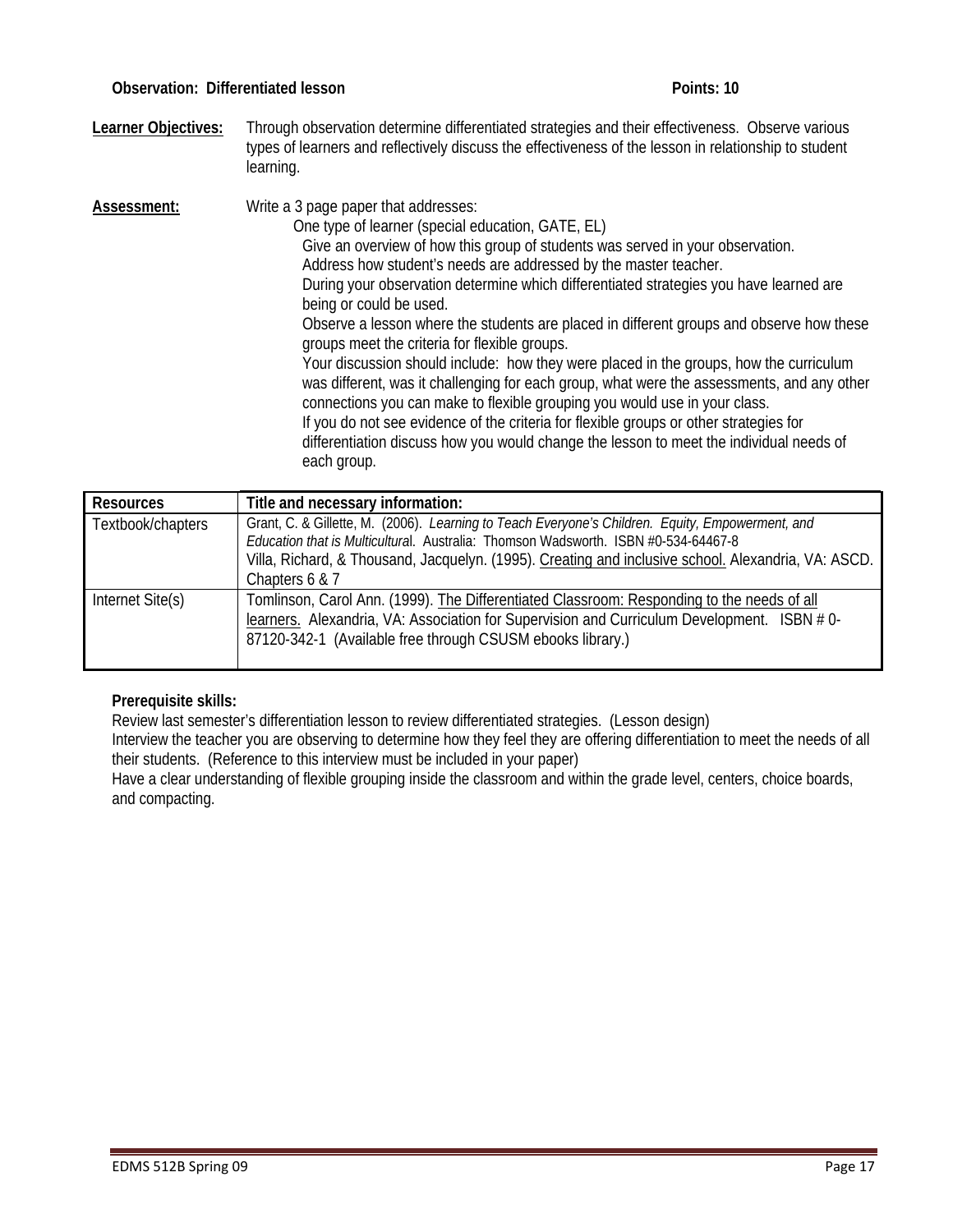#### **Rubric: Observation 10 Points 10 Points**

| <b>Elements</b>                  | <b>Beginning to Meet 1</b>    | Meets 2 points                   | <b>Points</b> |
|----------------------------------|-------------------------------|----------------------------------|---------------|
|                                  | points                        |                                  |               |
| 1 groups of students and         | Some understanding of the     | Clear understanding of the       |               |
| how their needs are              | academic needs of the         | academic needs of the special    |               |
| addressed                        | special group of students     | selected group of students.      |               |
|                                  | selected. Understand the      | Understanding of the             |               |
|                                  | differentiation presented     | differentiation presented with a |               |
|                                  | with some suggestions and     | number of suggestions with       |               |
|                                  | reflection.                   | reflection.                      |               |
| 1 groups of students and         | Some understanding of the     | Clear understanding of the       |               |
| how their needs are              | academic needs of the         | academic needs of the special    |               |
| addressed                        | special group of students     | selected group of students.      |               |
|                                  | selected. Understand the      | Understanding of the             |               |
|                                  | differentiation presented     | differentiation presented with a |               |
|                                  | with some suggestions and     | number of suggestions with       |               |
|                                  | reflection.                   | reflection.                      |               |
| Appropriate differentiated       | Some knowledge and            | Strong knowledge and             |               |
| strategies                       | understanding of strategies   | understanding of strategies      |               |
|                                  | and can identify the one      | and can clearly determine the    |               |
|                                  | being used without analysis   | most effective strategy used     |               |
|                                  | of the strategy.              | with reflection on how to        |               |
|                                  |                               | enhance what is observed.        |               |
| <b>Application of strategies</b> | Some understanding of         | Clear understanding of how       |               |
| during observation               | strategies observed with      | the strategy is being used and   |               |
|                                  | some evaluation of            | effectiveness is determined.     |               |
|                                  | effectiveness. A              | Addresses other possible         |               |
|                                  | modification to the strategy  | strategies that could be         |               |
|                                  | observed.                     | effective.                       |               |
| Reflection on the                | Ability to discuss what was   | A clear understanding of what    |               |
| observation                      | seen in the observation with  | was observed with evaluation     |               |
|                                  | little suggestions of         | of the observation with positive |               |
|                                  | improvement or why the        | suggestions for improvement      |               |
|                                  | lesson was highly             | or why the lesson was highly     |               |
|                                  | successful based on           | successful based on              |               |
|                                  | knowledge of differentiation. | knowledge of differentiation.    |               |
| <b>Total Points</b>              |                               |                                  |               |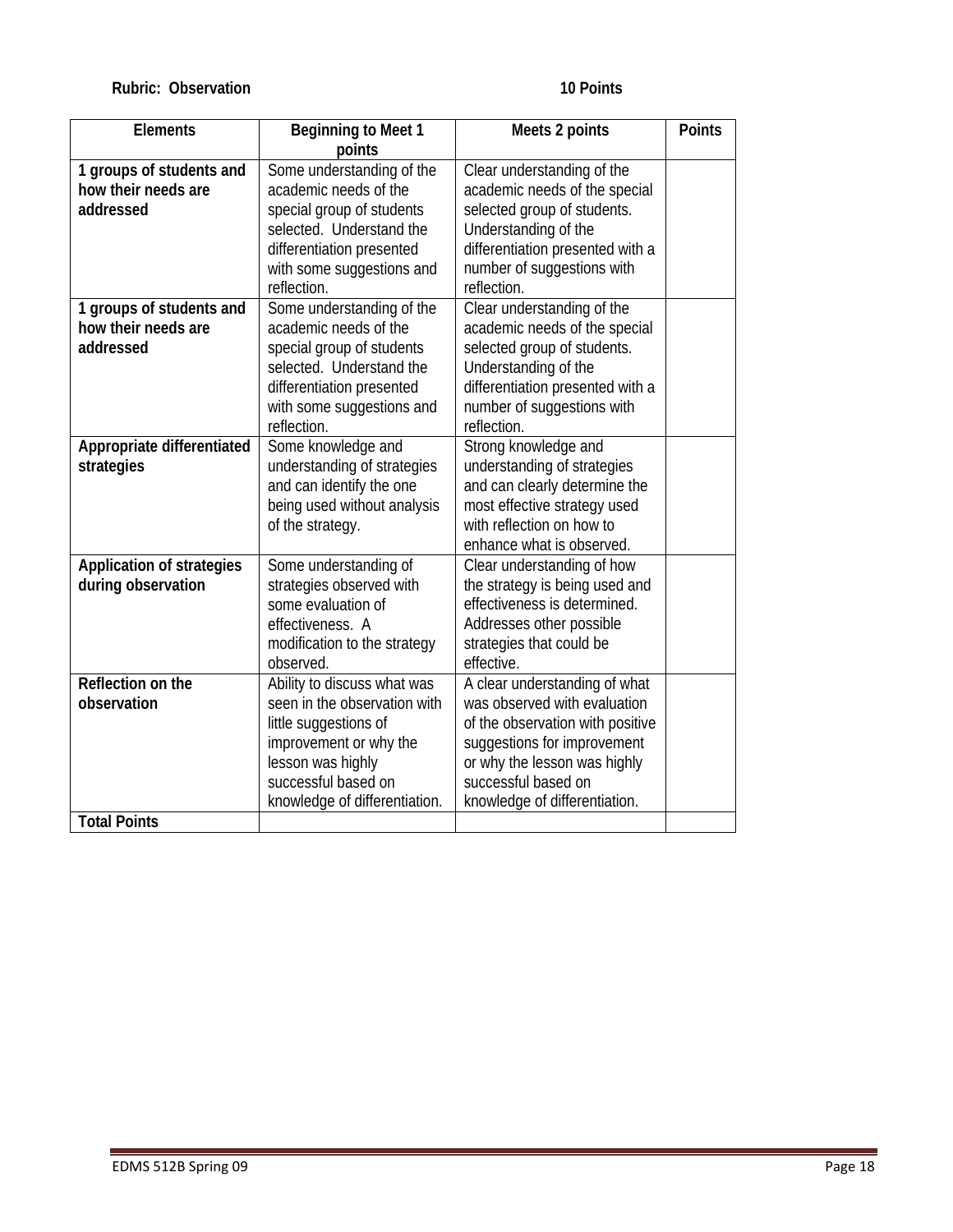# **Chapter Presentation (matrix)** All research and points: 10 **Points: 10**

**Learner Objectives:** Through lesson preparation and presentation determine the most important parts of the chapters to complete the special education matrix information.

**Assessment:** Working in a small group of students you will be assigned one of the chapters to present to the class. Your group can break down the material in any form to teach the class the material necessary to complete the matrix. One item that must be included in each presentation is some technology integration. **You will use materials developed by your group to engage the class in their learning.** 

| <b>Resources</b>  | Title and necessary information:                                                                                                                                                                 |
|-------------------|--------------------------------------------------------------------------------------------------------------------------------------------------------------------------------------------------|
| Textbook/chapters | Turnbull, A., Turnbull, R., & Wehmeyer, M. L. (2007). Exceptional Lives. Special Education in Today's<br>Schools. (3rd ed.) Upper Saddle River, NJ. Pearson Education, Inc. ISBN # 0-13-170869-4 |
|                   | Chapter 5-16                                                                                                                                                                                     |
| Internet Site(s)  | Tomlinson, Carol Ann. (1999). The Differentiated Classroom: Responding to the needs of all                                                                                                       |
|                   | learners. Alexandria, VA: Association for Supervision and Curriculum Development. ISBN #0-                                                                                                       |
|                   | 87120-342-1 (Available free through CSUSM ebooks library.)                                                                                                                                       |

# **Prerequisite skills:**

Work in your group design a lesson to present to the class to teach the text material to complete the matrix. Use the Lesson Design you learned last semester to guide the development of your presentation.

Lesson must include:

- Methods for checking for understanding to ensure completion of the matrix
- The presentation will be 15-20 minutes

#### **Rubric: Presentation 10 Points**

| Elements                   | Beginning to Meet 1 point                | Meets 2 points                             | <b>Points</b> |
|----------------------------|------------------------------------------|--------------------------------------------|---------------|
| Use of Technology          | Technology has some relevance to the     | All technology used is directly related to |               |
|                            | presentation and is not used to assist   | the presentation and used as a visual.     |               |
|                            | the visual learners.                     |                                            |               |
| <b>Engaging activities</b> | Little engagement with the class to      | Provides activities that engage the class  |               |
|                            | assist with their learning.              | in their understanding and learning of the |               |
|                            |                                          | content.                                   |               |
| Understands the material   | Reads from notes and is unsure of        | Able to teach the material with            |               |
| presented                  | information presenting.                  | confidence and knowledge.                  |               |
| Instructional strategies   | Presentation of material is not engaging | Teaches with enthusiasm and engages        |               |
|                            | with reference to notes and technology   | the students in their learning.            |               |
| Individual presentation    | Does not demonstrate equal               | Equal participation with the group         |               |
|                            | participation with the presentation      | presentation                               |               |
| <b>Total Points</b>        |                                          |                                            |               |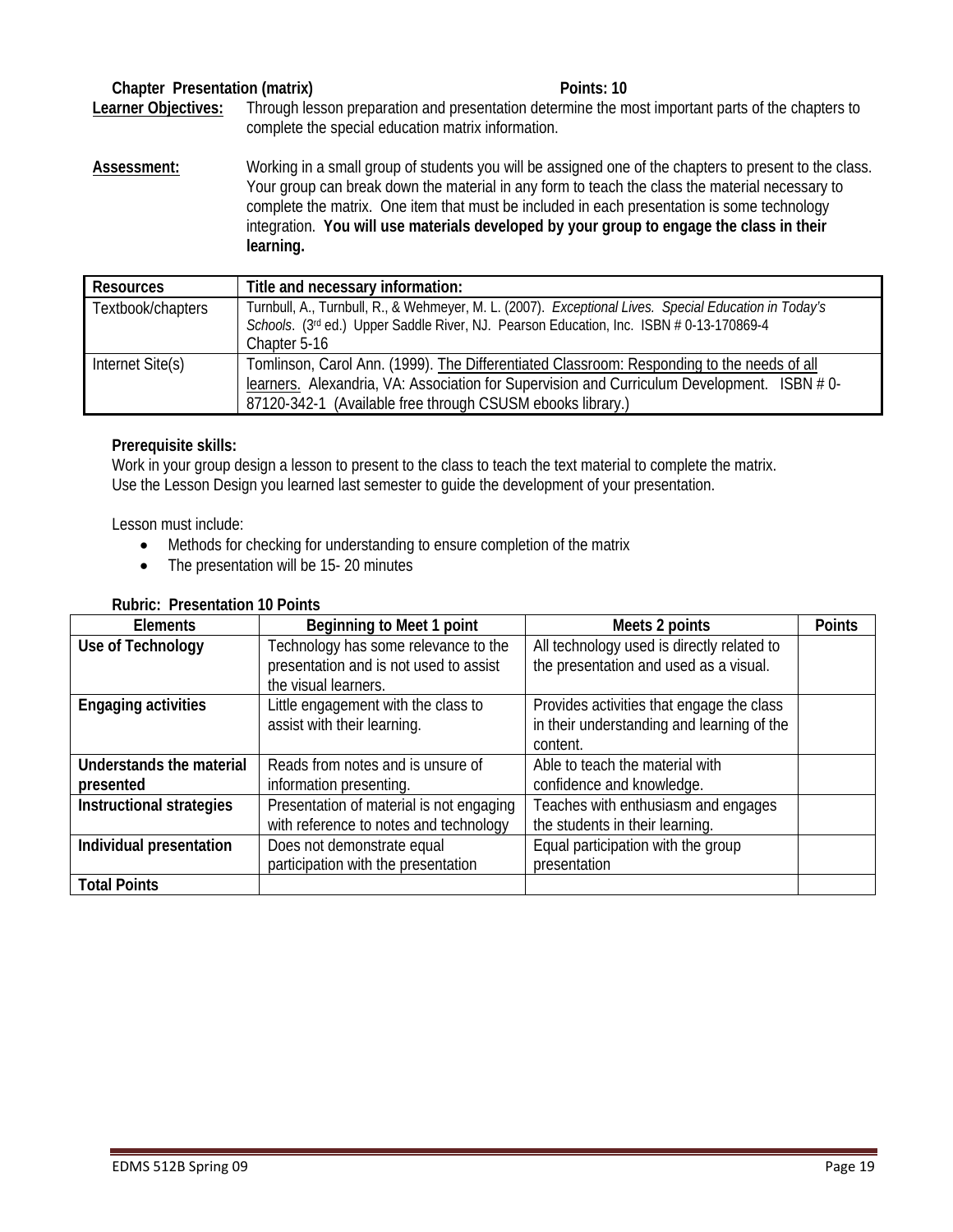**Learner Objectives:** Knowledge and skill in creating an electronic portfolio.

**Assessment:** Teacher candidates apply what they have learned from the required assignments to the TPE's designated in a cogent, first person reflection in LOCAL TPE TaskStream. Teacher candidates will include all necessary components in their final submission of the electronic portfolio.

| Resource(s):     | Title and necessary information:                                                                                                                                                                                                                                                                                                                                                                                                |
|------------------|---------------------------------------------------------------------------------------------------------------------------------------------------------------------------------------------------------------------------------------------------------------------------------------------------------------------------------------------------------------------------------------------------------------------------------|
| Internet Site(s) | http://www.csusm.edu/coe/eportfolio/eportfolio.html<br>This will take you to the CSUSM COE website where you can get help with how to create<br>your electronic portfolio and information on the required elements.<br>http://www.taskstream.com<br>This is the TaskStream home page where you will register for Taskstream and return to<br>when working on your electronic portfolio. CODE to be on the local TPE's is 6SG3BA |
|                  |                                                                                                                                                                                                                                                                                                                                                                                                                                 |

#### **Task Guidelines for Taskstream**

The purpose of the portfolio is to assess how well you meet the TPEs. Although all the artifacts you place (more than 1 per TPE) in your portfolio have been assessed/graded by your professors, it is not clear if you have a thorough understanding of the TPEs and can make the connection between the assignments completed in class with the teaching you have experienced and the TPEs. Your task to write a cogent reflective essay for each TPE on how the artifacts you have chosen provide evidence that shows you have demonstrated meeting each TPE. Each narrative must include a: a) description b) analysis and c) reflection.

**Responses to TPE's 6d and 14:** It is important to recognize that the TPEs are threaded throughout the credential program, as a whole, and are addressed multiple times in each course. Even though we are referencing and seeking to understand many TPEs in this course, you are specifically responsible for writing a response for TPE **6d and 14** in the Task Stream Electronic Portfolio. (TPE 14 will have more than 2 pieces of evidence. Please see below for special directions for TPE 14\*\*\*.)

Each assigned response will relate to course assignments, discussions, and/or readings that provide a deeper understanding of the specified TPE. As you write, the goal is to describe your learning as it relates to the TPE, to analyze artifacts (assignments) and explain how they are evidence of your learning, and to reflect on the significance of your learning (the "so what") and where you need to go next related to the TPE. A four paragraph structure will help you develop your response. It is suggested to type your response into a *Word* document and paste it into Taskstream once you have proofed it for spelling, grammar and understanding.

#### **TPE Narrative Response Structure**

#### **1st paragraph: Description**

Introduction to your response that uses the words of the TPE. DO NOT restate the TPE; instead, introduce your reader to the focus of your response as it relates to the TPE. This is basically an extended thesis statement related to the TPE. Use first person language. Introduce the names of the pieces of artifact evidence you will explain and analyze in paragraph 2 and 3.

#### **2nd paragraph: Analysis of #Artifact Evidence #1**

Explain how one attached artifact is evidence of your learning related to the TPE. The key here is "evidence." How does this artifact prove that you have learned something specific related to this TPE? Describe, analyze and reflect on your artifact here.

#### **3rd paragraph: Analysis of #Artifact Evidence #2**

Explain how another attached artifact is evidence of your learning related to the TPE. Describe, analyze and reflect on your artifact here.

#### **4th paragraph: Reflection**

Reflect upon and summarize the significance of your learning overall (connected to the TPE) and explain what you still need to learn related to this TPE. This addresses the "so what?" or "the big picture" of your learning. How does knowing this impact you and students?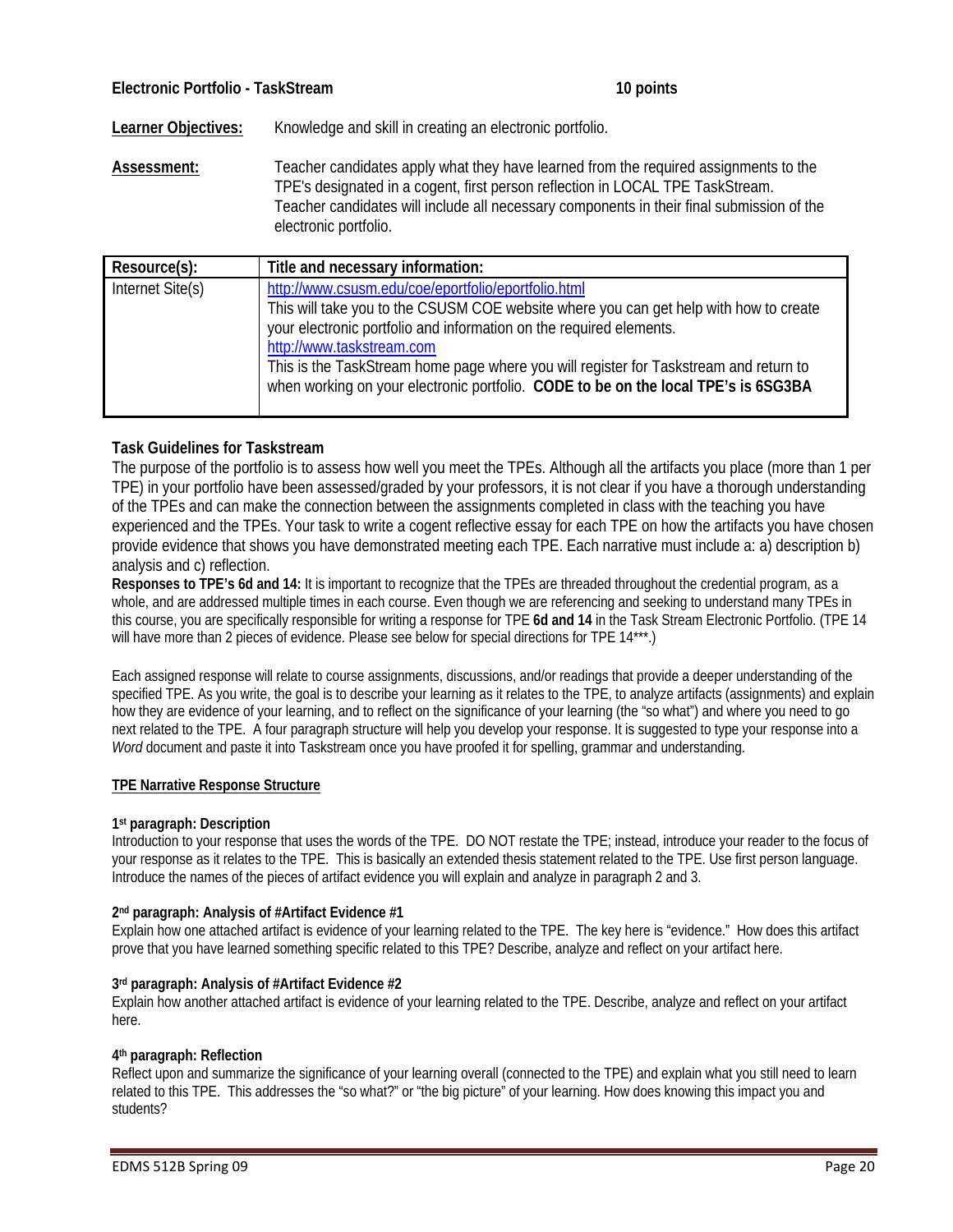\*\*\* TPE 14 will be handled differently than described above. In TPE 14 you will keep paragraph 1 and then respond to each NET category using the structure from paragraph 2, though you may have more than one artifact to talk about for each category. When you finish with the NET categories, you will write a reflective paragraph which has the components of paragraph 4: Reflection.

| <b>Elements</b> | Beginning to meet 0    | Meets 5 points        | <b>Points</b> |
|-----------------|------------------------|-----------------------|---------------|
|                 | points                 |                       |               |
| TPE 6d          | Sent TPE to instructor | Sent corrected TPE to |               |
|                 | with minimal           | instructor with DONE  |               |
|                 | understanding          | marked                |               |
| <b>TPE 14</b>   | Sent TPE to instructor | Sent corrected TPE to |               |
|                 | with minimal           | instructor with DONE  |               |
|                 | understanding          | marked                |               |

# **Rubric: Taskstream 10 Points**